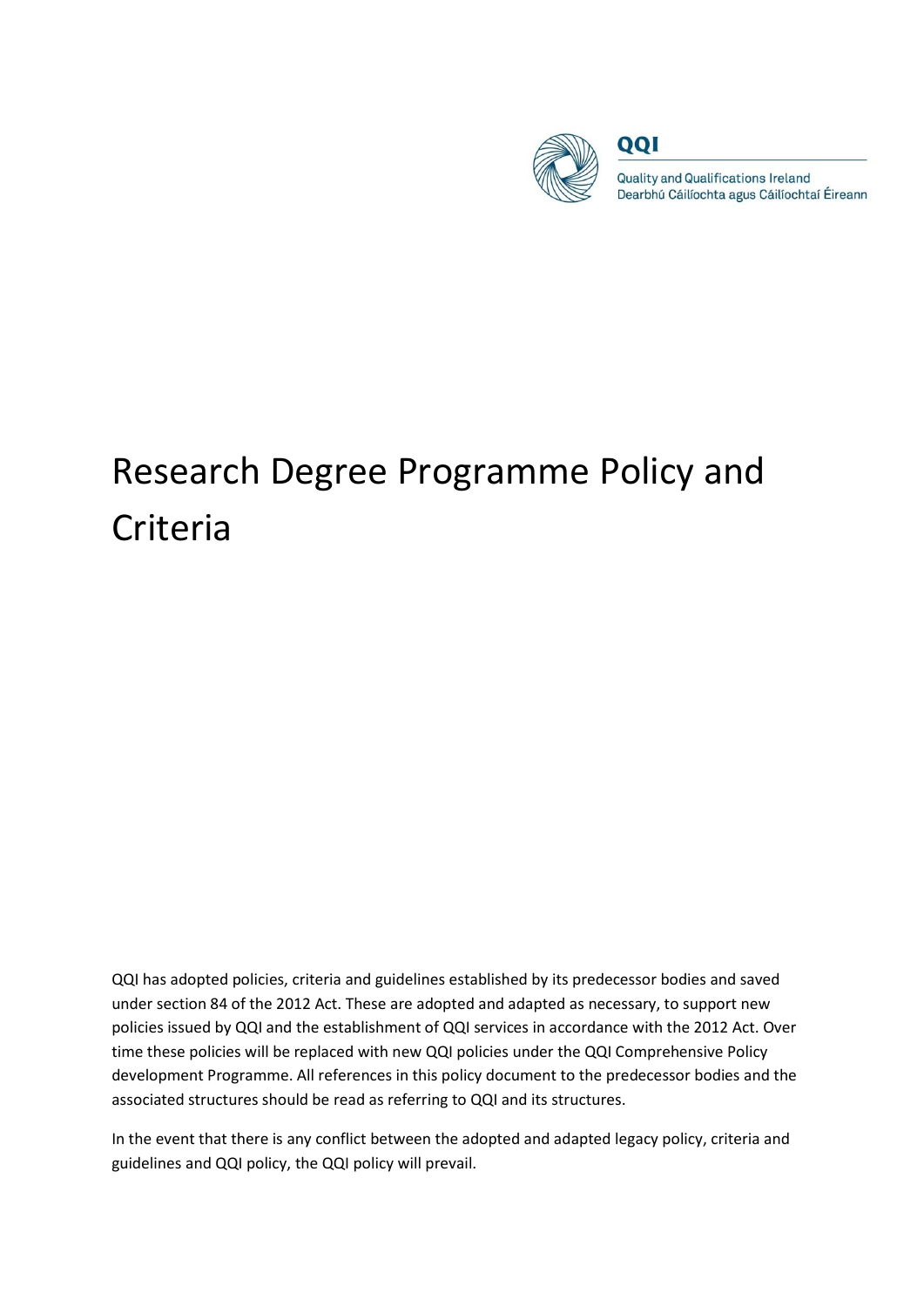# **Contents**

| <b>Introduction</b>                                                           | $\mathbf{3}$ |
|-------------------------------------------------------------------------------|--------------|
| <b>Validation Policy</b>                                                      | 4            |
| 2.1 Common Processes 4                                                        |              |
| 2.2 Discipline-area Research Approval 4                                       |              |
| 2.3 Discipline-area Research Accreditation 5                                  |              |
| 2.4 Validation of Professional Doctorate Programmes 6                         |              |
| General Criteria and Information Requirements for the Validation of Research  |              |
| <b>Degree Programmes</b>                                                      | 8            |
| 3.1 Institutional Criteria 8                                                  |              |
| 3.2 Discipline-area Criteria 9                                                |              |
| 3.3 Criteria for Procedures for the Assessment of Learning 12                 |              |
| 3.4 Information Requirements for Validation 14                                |              |
| <b>Delegation of Authority to Award Research Degrees</b>                      | 15           |
| 4.1 General Procedures and Criteria 15                                        |              |
| 4.2 Delegation of Authority to Award Masters Degrees 15                       |              |
| 4.3 Delegation of Authority to Award PhDs 15                                  |              |
| 4.4 Delegation of Authority to Award Professional Doctorates 16               |              |
| <b>Awards Standards and Guidelines for Quality Assurance of Research</b>      |              |
| <b>Degree Programmes</b>                                                      | 17           |
| 5.1 Access Standards 17                                                       |              |
| 5.2 Awards Standards 18                                                       |              |
| 5.3 Award Title 19                                                            |              |
| 5.4 Guidelines 20                                                             |              |
| <b>Interpretation</b>                                                         | 21           |
| Template for self-evaluation of research degree programmes by discipline-area | 22           |
| <b>References</b>                                                             | 25           |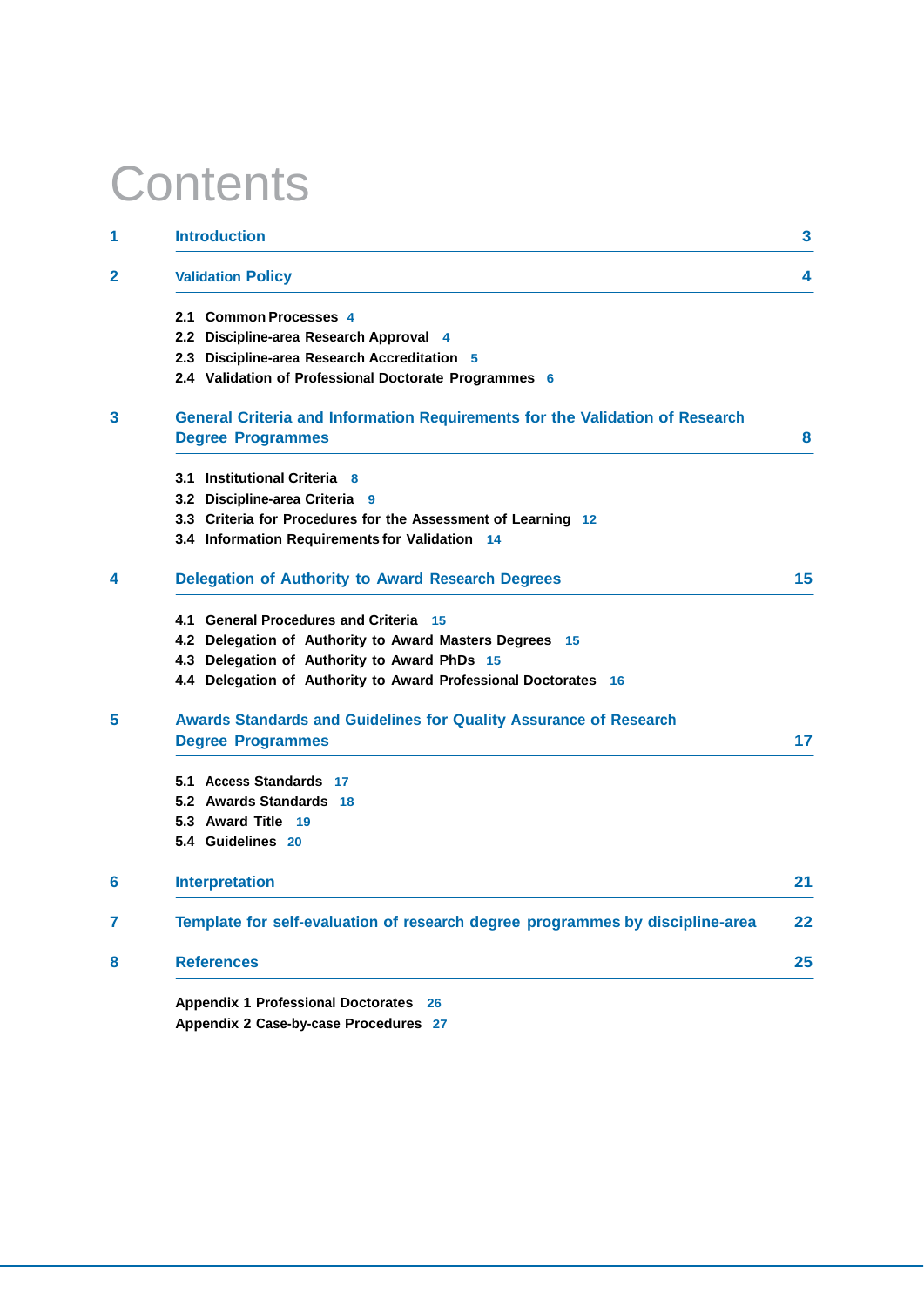## 1. Introduction

This policy is a revised consolidated version of earlier research policies which integrates specified national and international guidelines and standards for research education and training (see Section 5.4). Among these are the IUQB's '*Good Practice in the Organisation of PhD Programmes in Irish Higher Education*' 2009 which are adopted by QQI as its main guidelines on the quality assurance of research degree programmes. The use of common standards and guidelines emphasises that the quality expectations for research degree programmes are the same for all providers.

The context has changed since the publication of the earlier research policies (2003-2005). There are now well established national and international guidelines on the quality assurance of research degree programmes. There is also a much wider appreciation of the importance of research and innovation for the well-being of society. Consequently, there is a wider interest in the quality of research education and training programmes.

The basic principles of the earlier research policy are retained. The validation of *research degree programmes* and delegation of authority to make awards in respect of such programmes will continue to be organised by *discipline-area* and by National Framework of Qualifications' (NFQ) level.

The following principles have informed the development research degree programme validation policy and criteria.

- Providers should strategically manage the development of their research degree programmes in a responsible way that maximises the impact of Irish higher education's research and the quality of its research education and products.
- Research degree programmes (including professional doctorates) with industry<sup>1</sup> should be encouraged.
- Collaborative provision should be encouraged as a means of enhancing the quality and competitiveness of research degree programmes.
- Good research practice should be accompanied by good practice in teaching and learning for research students.
- Research activity should enhance and never compromise the quality of teaching and learning at other NFQ levels.
- Validation should:
	- ❍ Facilitate the growth of high quality research activity which is relevant to, and compatible with, the provider's mission.
	- ❍ Contribute to developing learner-centred research environments which stimulate good research practice.
	- ❍ Facilitate a broad diversity of providers, programmes, and learners.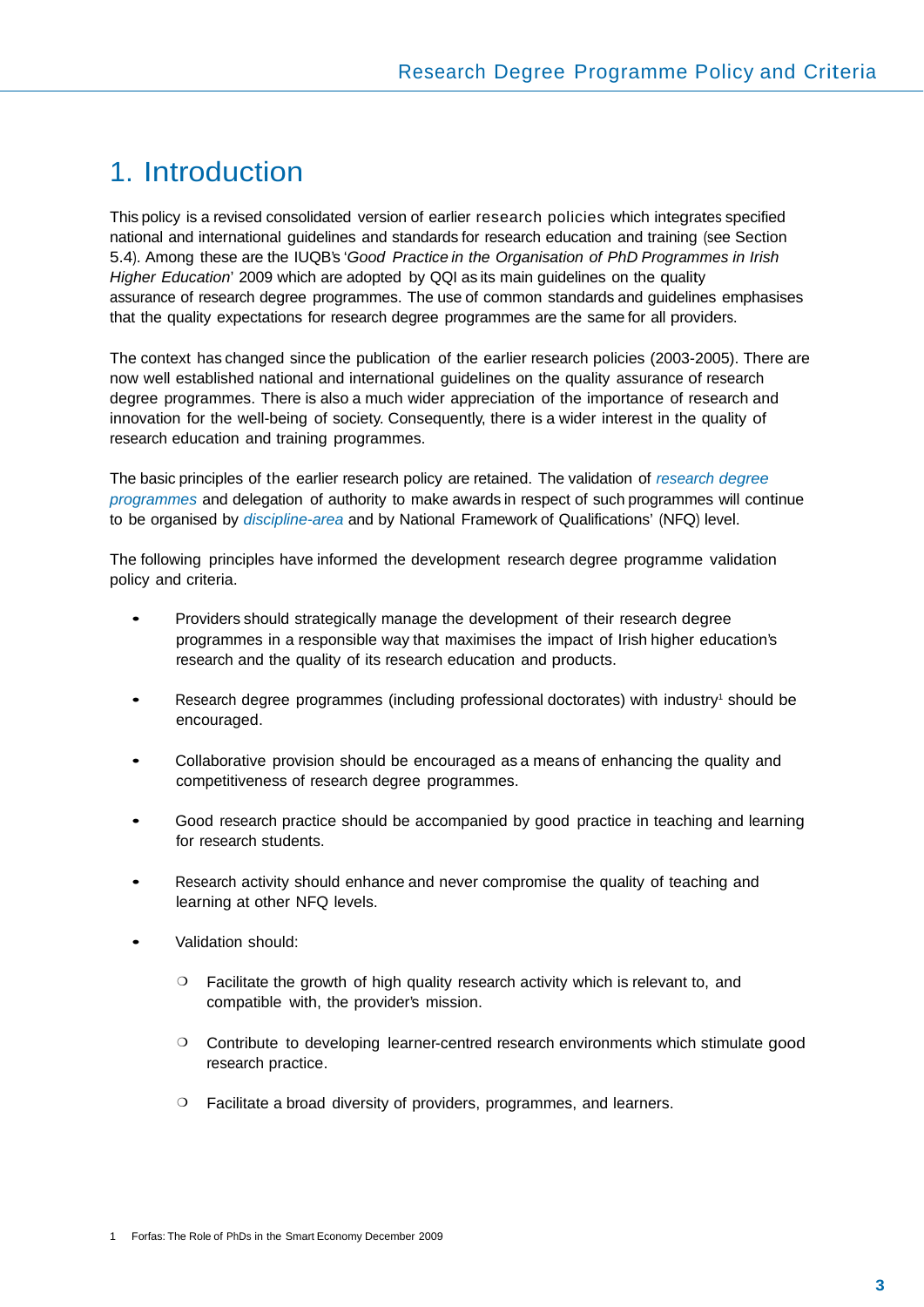### 2. Validation Policy

The research degree programme validation policy and criteria described herein supplement HET *Core Validation Policy and Criteria.*

The policy includes three processes:

- Research approval in a specified discipline-area at a specified  $NFA^2$  level (which will be referred to as *research approval*).
- Research accreditation in a specified discipline-area at a specified NFQ level (which will be referred to as *research accreditation*).
- Validation of a professional doctorate programme.

Registered Providers (and consortia of providers) may apply for research approval or research accreditation. When preparing their applications, consortia should also refer to HET *Policy for Collaborative Programmes, Transnational Programmes and Joint Awards*.

A registered provider may only register a student for a research degree programme leading to a QQI award when either:

1. The research falls within the scope of the provider's research accreditation (or delegated authority);

or

2. The research falls within the scope of the provider's research approval and QQI's prior agreement has been obtained.

#### **2.1 Common Processes**

All three validation processes (see Sections 2.2, 2.3 and 2.4) have the following in common:

- The validation process described in HET *Core Validation Policy and Criteria* applies. The process includes self-assessment by the provider and external assessment by an expert panel which normally involves a site visit.
- The expert panel is independent of the provider and constituted on a case-by-case basis in accordance with HETAC's '*Participating in an evaluation panel as an expert assessor: Guidelines*'. Arrangements for the site visit are also made on a case-by-case basis.

#### **2.2 Discipline-area Research Approval**

Research approval is a process for the validation of research degree programmes at NFQ levels and/or in discipline-areas where there has been little or no prior provision by the provider concerned.

Research approval provides a platform for a provider to build-up its track record and progress towards meeting the criteria for research accreditation.

NFQ means National Framework of Qualifications.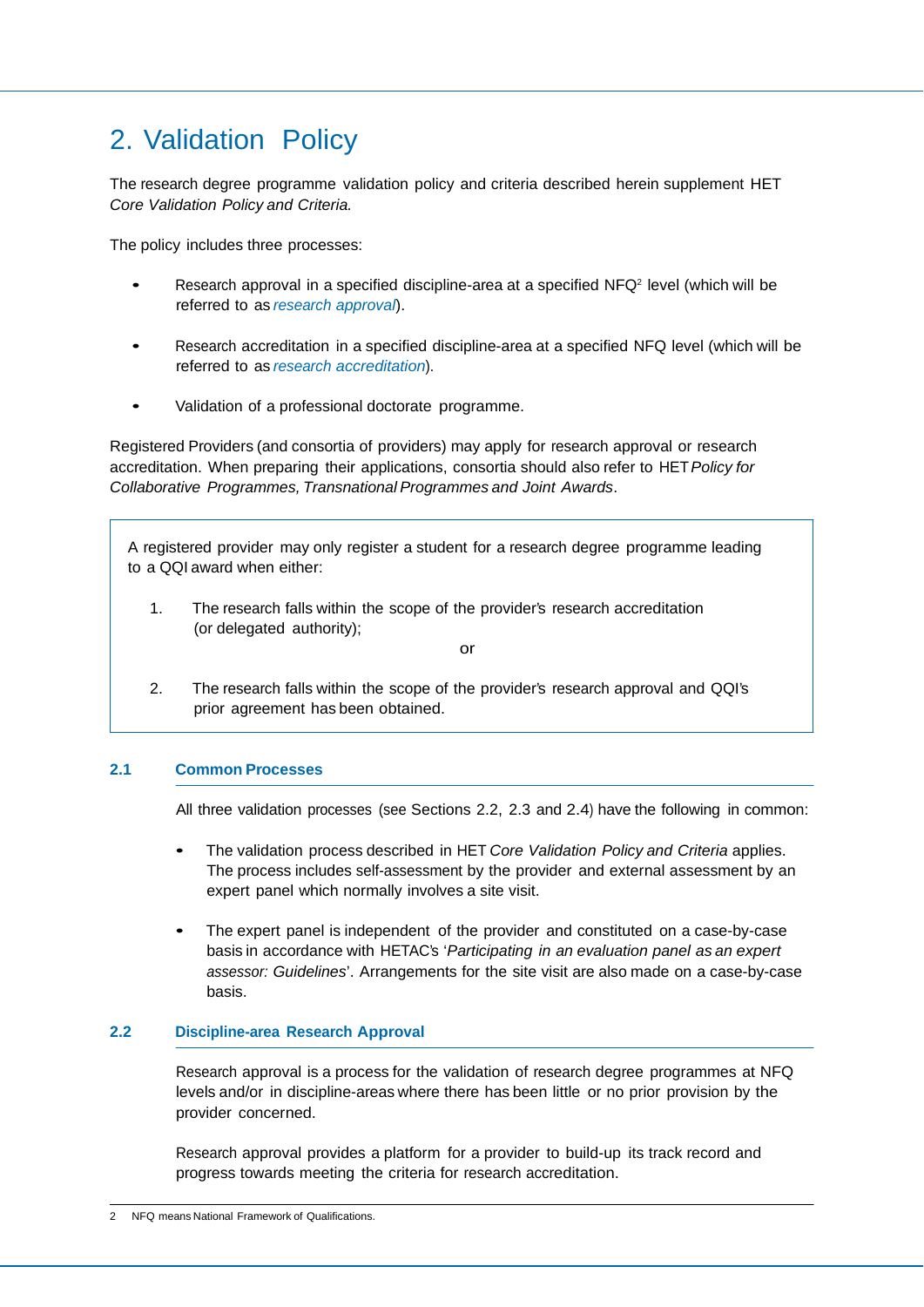#### **2.2.1 Process and Criteria for Discipline-area Research Approval**

An application for validation should include information about the programme (see Section 3.4). It should also be accompanied by a critical self-assessment report against the general validation criteria in Section 3. The criteria provided in Section 3.1 (institutional criteria) and Section 3.3 should be used the first time a provider applies for *research approval* at a new NFQ level (or the first time it applies under this policy). The criteria provided in Section 3.2 (discipline-area criteria) always apply.

#### **2.2.2 Special Conditions attached to Discipline-area Research Approval**

Providers with research approval in a specified discipline-area at a specified NFQ level are subject to close monitoring by QQI in this respect and are required to meet the following conditions:

- Notify prospective research students, if not approved at doctoral level in the disciplinearea, that they will probably need to change institution to transfer to doctoral level. It is the responsibility of the provider to ensure that such transfer arrangements are in place.
- Obtain independent expert opinion on each prospective student's proposed research project and the agreement of QQI before registering that student (or transferring him/her from the master's register to the doctoral register) (see Appendix 2).
- Provide student registration data to QQI to facilitate monitoring and the making of awards.
- Notify QQI when candidates withdraw from a research degree programme.
- Invite QQI to nominate the independent chairperson (see Section 3.3) for the assessment of candidates for research degrees.
- Self-evaluate approved discipline-areas at least once every five years (or when requested by QQI) and report to QQI using the *Template for the Self-evaluation of Research Degree Programmes* (Section 7).
- Implement any recommendations made by QQI following initial approval or on consideration of any subsequent self-evaluation reports.

#### **2.3 Discipline-area Research Accreditation**

Research accreditation is a process for the validation of research degree programmes at NFQ levels and/or discipline-areas where there is a track record demonstrating sustainable intrinsic capacity to comfortably provide the relevant research programmes and independently maintain a register of research students without the need for close monitoring.

#### **2.3.1 Process and criteria for Discipline-area Research Accreditation**

An application for validation should include information about the programme (see Section 3.4). It should also be accompanied by a critical self-assessment report against the general validation criteria in Section 3. The criteria provided in Section 3.1 (institutional criteria) and Section 3.3 should be used the first time a provider applies for *research accreditation*  at a new NFQ level (or the first time it applies under this policy). The criteria provided in Section 3.2 (discipline-area criteria) always apply.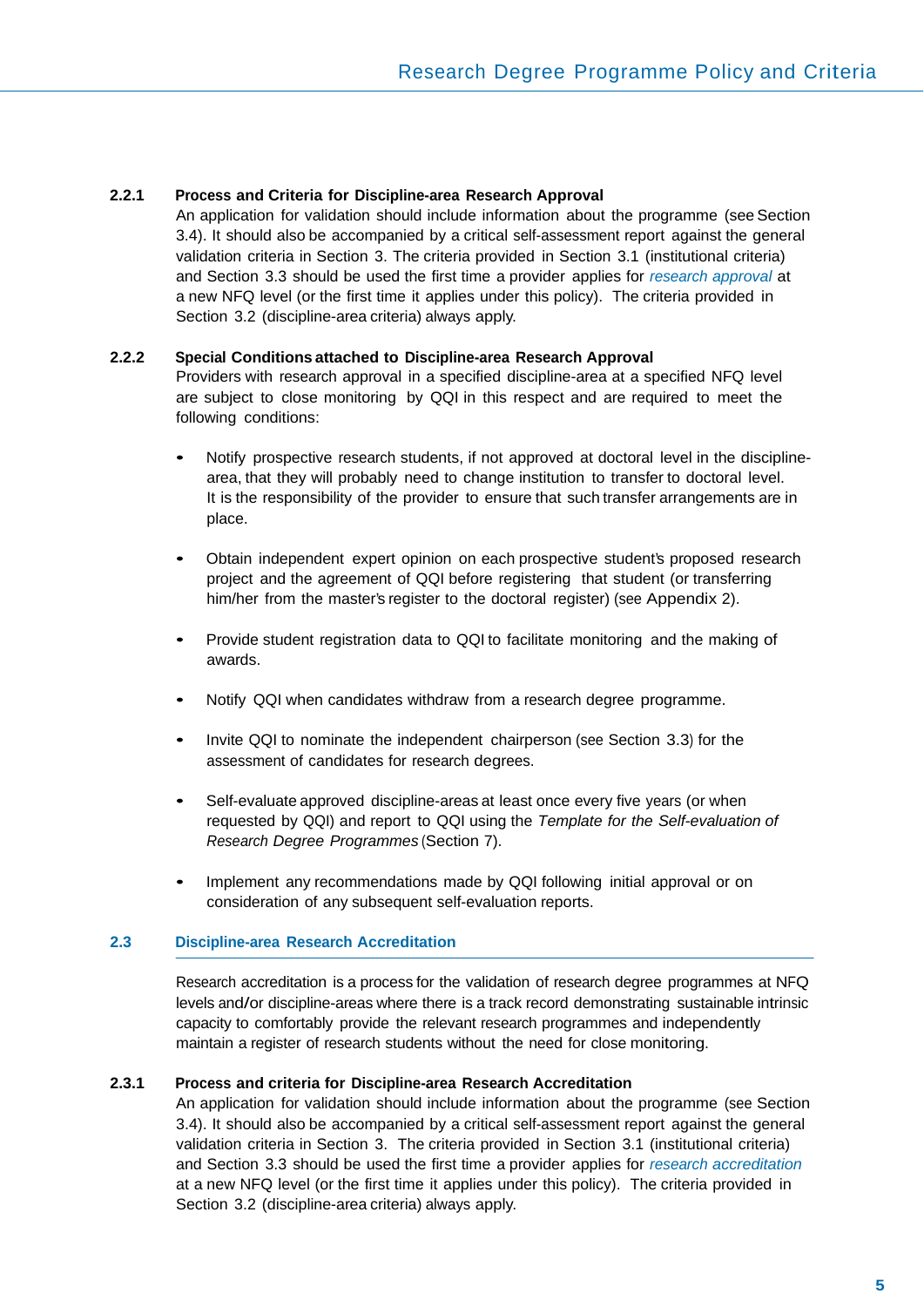#### **2.3.2 Special Conditions attached to Discipline-area Research Accreditation** Research accredited providers are required to:

- Notify prospective research students, if not approved at doctoral level in the disciplinearea, that they will probably need to change institution to transfer to doctoral level. It is the responsibility of the provider to ensure that such transfer arrangements are in place.
- Provide student registration data to QQI to facilitate monitoring and the making of awards.
- Notify QQI when candidates withdraw from a research degree programme.
- Self-evaluate approved discipline-areas at least once every five years and report to QQI using the *Template for the Self-evaluation of Research Degree Programmes*  (Section 7).
- Implement any recommendations made by QQI following initial approval or on consideration of any subsequent self-evaluation reports.

#### **2.4 Validation of Professional Doctorate Programmes**

#### **2.4.1 Process and criteria for the validation of professional doctorate programmes**

*Professional doctorate programmes*3 will necessarily provide learners with training in the systematic undertaking of *original research or other advanced scholarship*. Therefore, before a professional doctorate programme can be validated by QQI the provider must demonstrate that it meets the criteria for research accreditation at NFQ Level 10 in the relevant discipline-area. If the provider is not already appropriately research accredited then the application for validation of the professional doctorate programme should be accompanied by a critical self-assessment report against the discipline-area criteria in **Section 3.2**. These criteria are for PhD programmes; however, their adaptation to professional doctorate programmes is straightforward.

Normally, professional doctorate programmes are highly structured and include a significant prescribed course of study. Nevertheless, the production by the learner of an individual **thesis** (*here meaning a coherent body of work on a specific topic particular to the learner*) will be a major part of any professional doctorate programme. This is because the kind of knowledge that the professional doctorate programme must lead to is, according to the doctoral award standard, '*the creation and interpretation of new knowledge, through original research, or other advanced scholarship, of a quality to satisfy review by peers*.' This product cannot be taught and must be developed by the learner. The forms of professional doctorate theses may vary e.g. the thesis might take the form of a single large document or it may take the form of a collection (portfolio) of artefacts and documents that demonstrate a coherent body of work at the doctoral level. Nevertheless, the body of work presented must demonstrate achievement of NFQ Level 10 learning outcomes. More specifically, it must evidence the learner's attainment of the learning outcomes required for the professional doctorate (**Section 5.2.3**). A professional doctorate thesis should be assessed using a similar process to that used for PhD theses—there should be a viva voce (see **Section 3.3**).

<sup>3</sup> See NQAI *Review of Professional Doctorates* 2006 and Appendix 1.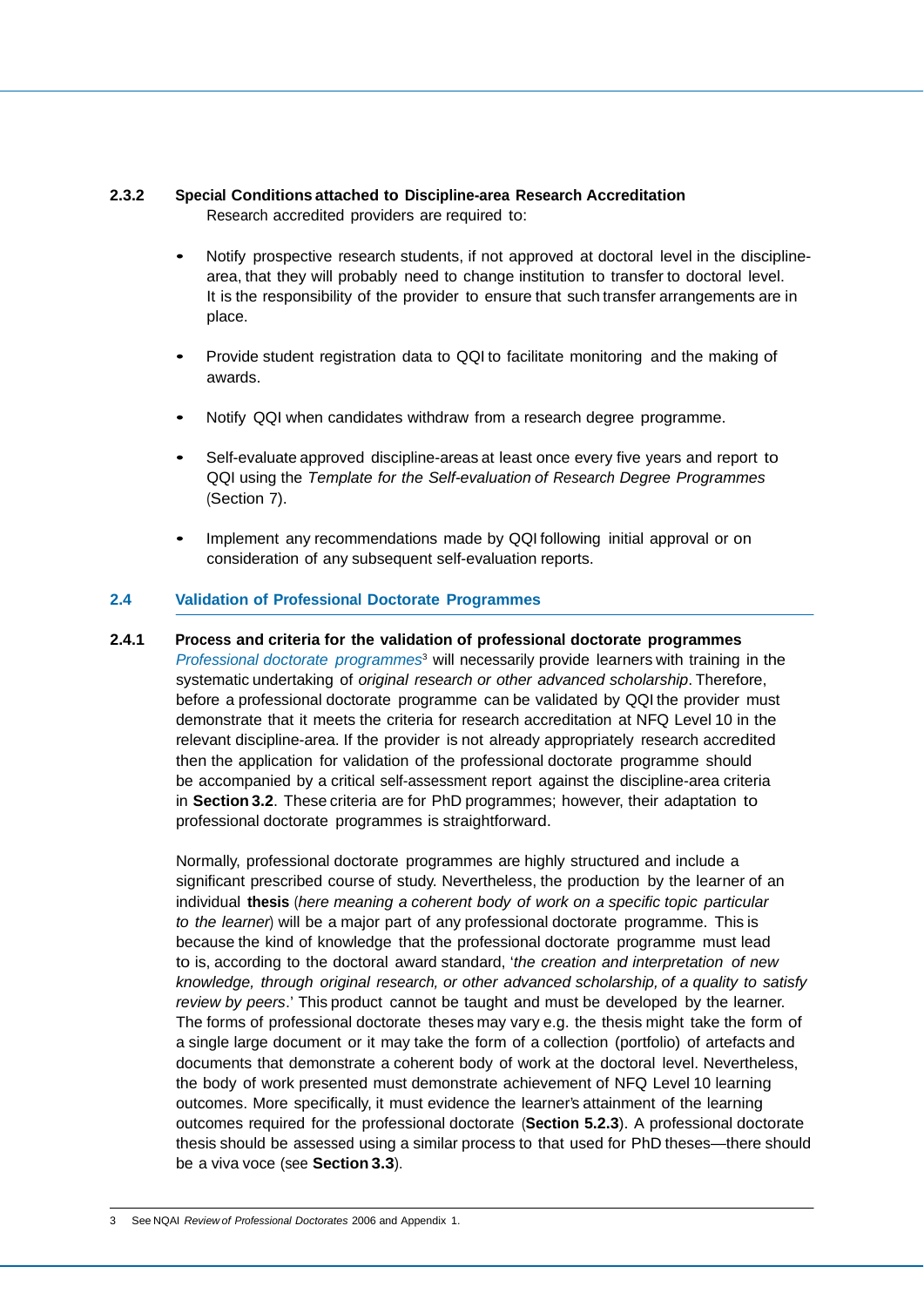An application for validation of a professional doctorate programme should be accompanied by a complete specification of the programme as required by QQI for programmes based on a prescribed course of study. The HET *General Programme Validation Manual* should be used as a guide for presenting the programme.

Finally, applications should be accompanied by information relating to the research environment (Section 3.4).

**2.4.2 Special conditions attached to the validation of professional doctorate programmes**  As with any programme, not all learners who begin a professional doctorate may prove capable of completing it. Learners' capacity for success should be re-assessed (by a process involving an independent expert assessor) after about a year of full-time equivalent work. This can be seen as the counterpart to the PhD transfer process. Learners who do not demonstrate the capacity to achieve the standard required for the professional doctorate and who might be able to progress to a master's degree should be facilitated in making the transfer.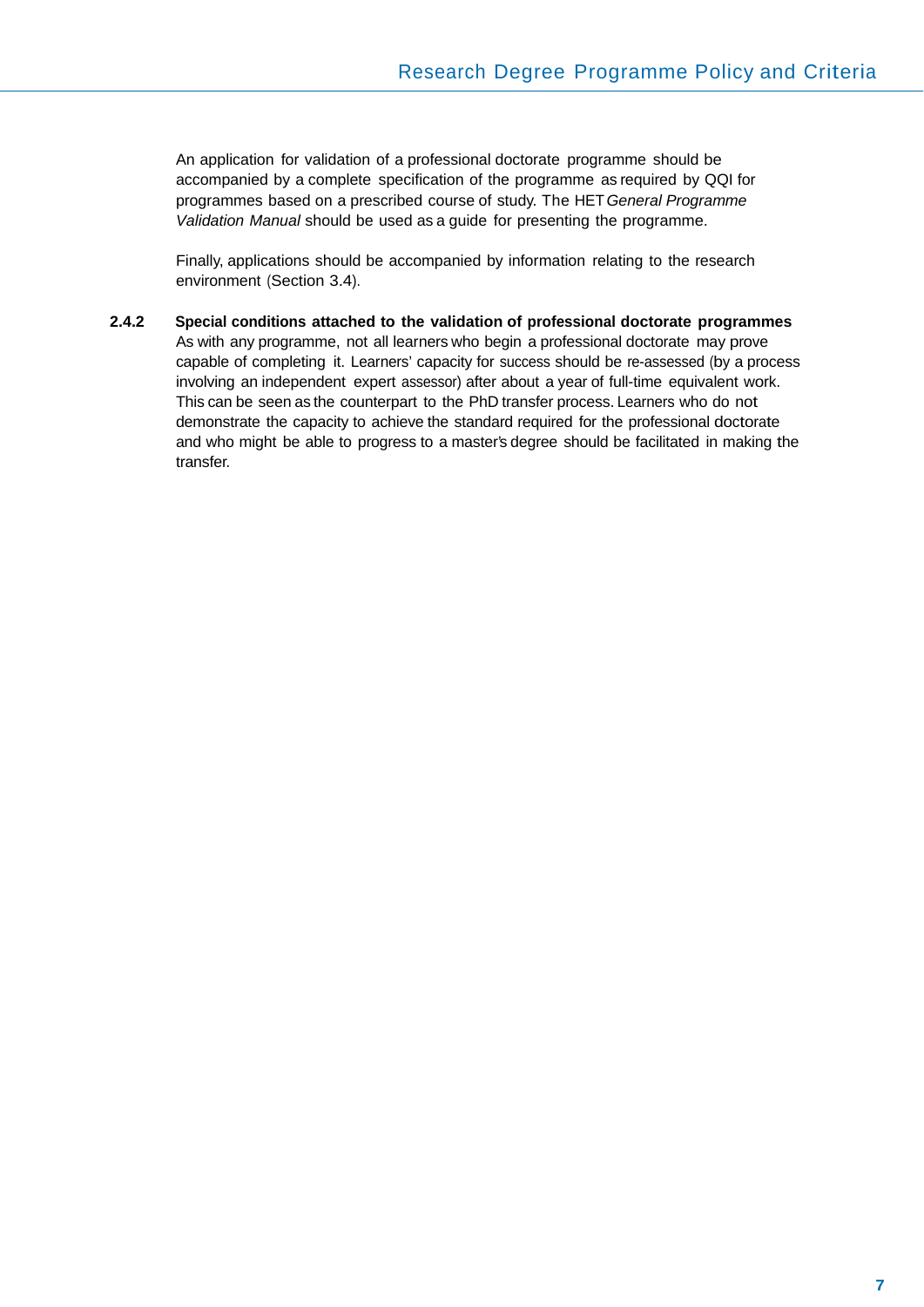# 3. General Criteria and Information Requirements for the Validation of Research Degree Programmes

*Research approval* and *research accreditation* are both processes for the validation of research degree programmes. The same criteria are used for approval and accreditation because research approval is to facilitate preparation for research accreditation. The main difference is that research accreditation affords more independence to the provider and requires evidence of a greater level of intrinsic research capacity in the discipline-area concerned.

In contrast to research accreditation, 'being research approved' is not designed to be a stationary state for providers. Research approved providers should be working towards meeting the criteria for research accreditation at some future time.

The criteria provided in Sections 3.1 and 3.3 should be used the first time a provider applies for research approval or research accreditation at a new NFQ level (or the first time it applies under this policy). They should also be used when a provider is preparing for *Institutional Review*.

The criteria in Section 3.2 should by used by all providers applying for research approval or research accreditation at a new NFQ level and/or in new discipline-areas.

Section 3.4 should be used as a guide for presenting information about the research degree programmes.

In essence, applications for validation will be based on the evidence found that a learner may attain knowledge, skill or competence for the purpose of an award. The criteria help guide the expert panel in making this judgement. The self-assessment report should present the evidence of strengths and areas for improvement relative to the validation criteria. The report should be coherent, candid, concise and clear. The report should include both quantitative and qualitative information. Over-reliance by the provider on the site-visit to provide clarifications may result in refusal of validation.

#### **3.1 Institutional criteria**

Providers should have quality assurance arrangements for the provision of research degree programmes which are consistent with the relevant guidelines (Section 5.4**)** and standards (Section 5.1-5.3) especially IUQB's *Good Practice in the Organisation of PhD Programmes in Irish Higher Education* and with the generic criteria in Section 3 of HET *Core Validation Policy and Criteria.*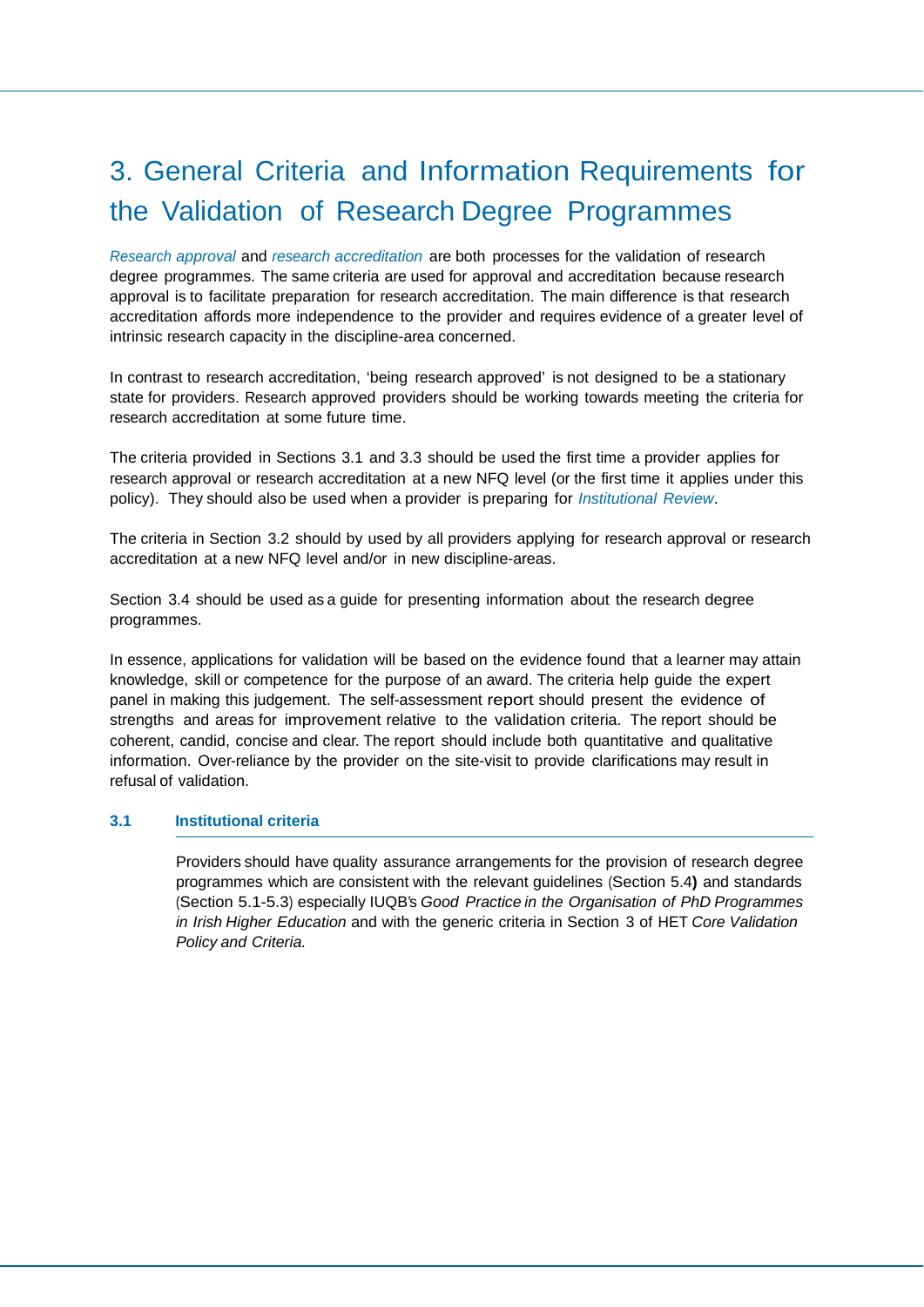#### **3.2 Discipline-area Criteria**

#### **3.2.1 General**

The provision and quality assurance of research degree programmes at discipline-area level should be consistent with the relevant guidelines and standards in Section 5 especially IUQB's *Good Practice in the Organisation of PhD Programmes in Irish Higher Education* and with the generic criteria in Section 3 of HET*Core Validation Policy and Criteria*.

The following headings from *Good Practice in the Organisation of PhD Programmes in Irish Higher Education* indicate the scope of this criterion.

- Institutional organisation
- Recruitment, admission and general arrangements
- Induction and communication
- Supervision and supervisor(s)
- **The Student**
- The Project
- Professional development
- Monitoring progress
- The Dissertation
- The Examination
- **The Graduation**
- Data records and reporting on PhD programmes

#### **Minor, Special Purpose and Supplemental Awards**

Where elements of structured research degree programmes lead to minor, special-purpose or supplemental awards those elements should also be validated (either for use in research degree programmes generally or as part of the research accreditation or research approval process for discipline-area-specific use).

• *See HET Core Validation Policy and Criteria and HET General Programme Validation Manual for information about how to present such programmes.*

#### **Diploma Supplement**

Providers of research degree programmes should issue a Diploma Supplement to each graduate.

• *A sample Diploma Supplement should be provided with the application.*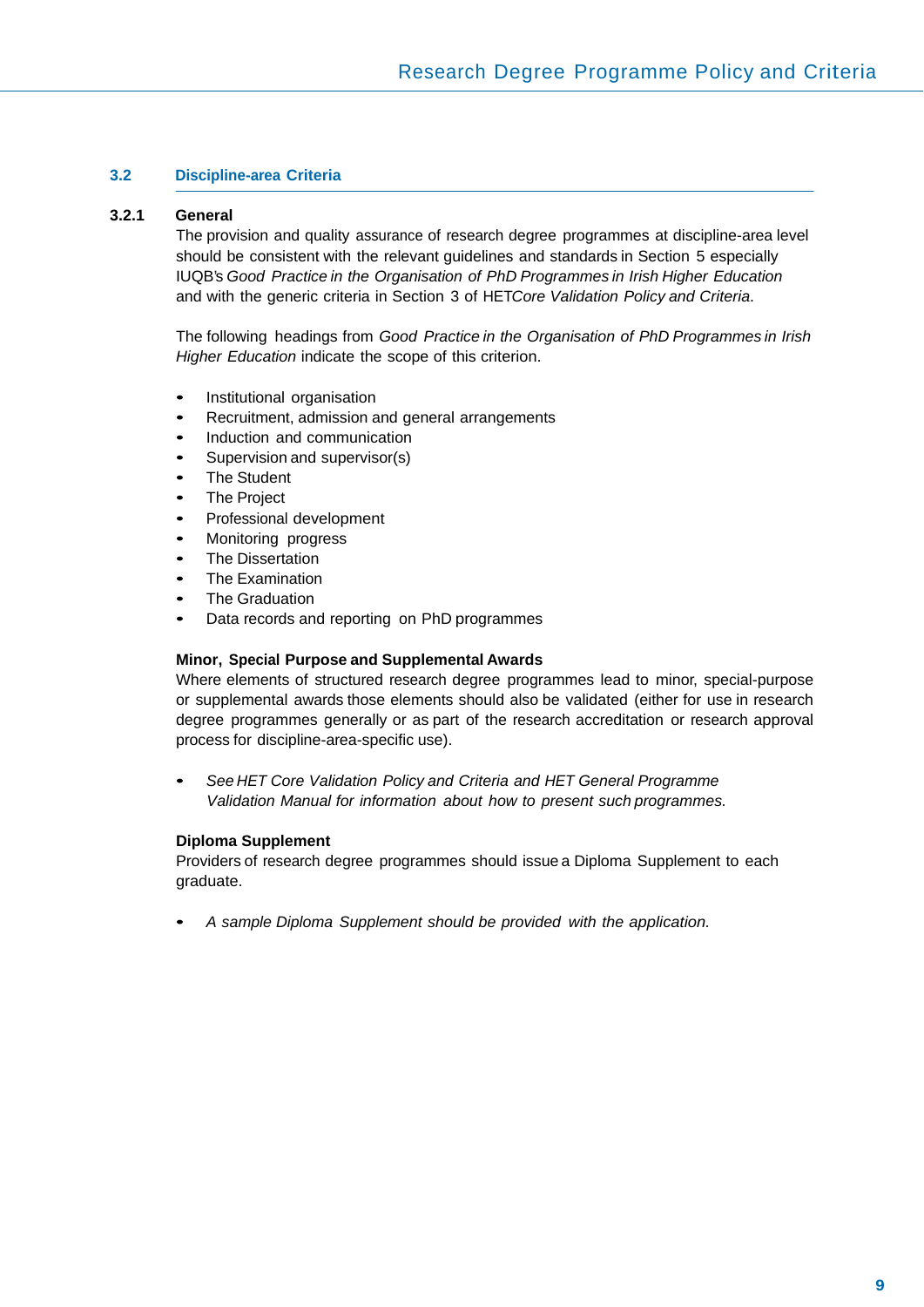#### **3.2.2 Research Context and Strategy**

There should be a clearly documented, relevant and realistic research strategy for the discipline-area concerned.

- *This strategy should be consistent with and relevant to the provider's mission and the research strategy for the institution as a whole.*
- *It should also address the national and international context.*
- *Collaboration with other providers of research degree programmes and with industry should feature prominently in the strategy.*

The planned research should promise an appropriate scientific, social, economic or cultural impact which is consistent with the provider's mission.

#### **3.2.3 Research Environment and Community**

The provider should have an active, supportive academic environment and research community in the discipline-area demonstrated by recognised research performance indicators.

- *There should be evidence of the presence and active participation of people who can provide academic guidance, authority and leadership in the discipline-area concerned. They should be well connected with the broader research community in the discipline area. They should also be capable of managing the implementation of the disciplinearea research strategy.*
- *There should be evidence of the presence and participation of sufficient staff who are capable of and have experience of supervising research students in the discipline-area at the appropriate NFQ level.*
- *There should be a sufficient volume of research activity to create a stimulating environment for research students.*
- *There should be evidence of co-operative behaviour and collegiality.*
- *There should be opportunities for research students to interact with other researchers both within and outside the institution and opportunities, where appropriate, for collaboration with other providers, industry and commerce and the public sector.*

#### **3.2.4 Research Facilities and Funding**

There should be adequate physical resources as well as technical and administrative support structures and attendant staff appropriate to the research being undertaken.

There must be adequate informational resources to enable learners to read what other researchers are publishing in relevant discipline-areas.

Research degree programmes should be adequately funded.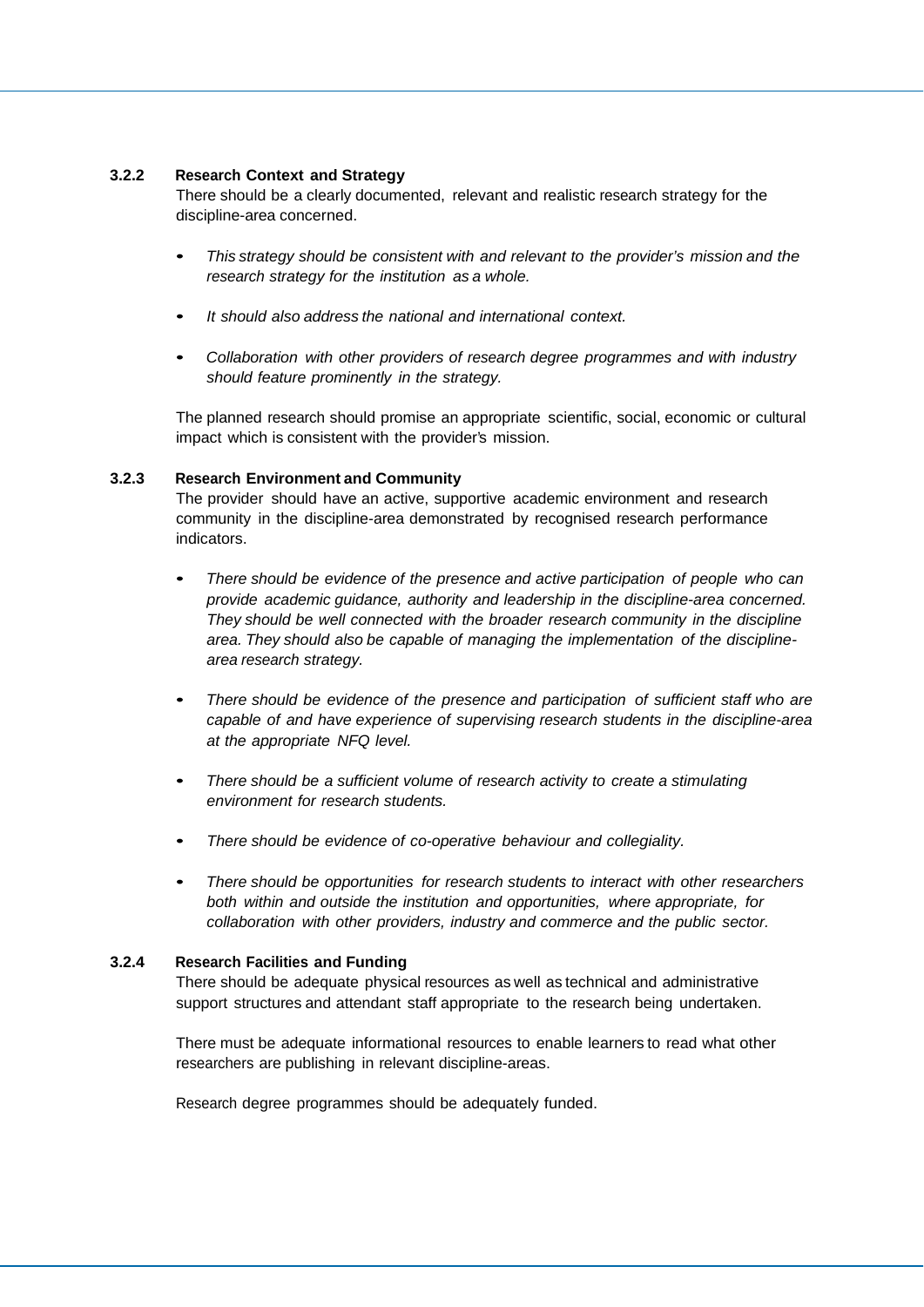#### **3.2.5 Research Degree Programme Structure**

The research degree programmes should be structured appropriately to enable the efficient attainment of the intended learning outcomes by the learner (see HET *Core Validation Policy and Criteria* and Section 5 below which describes the applicable *awards standards*).

- For each discipline-area the following should be available:
	- ❍ General and transferable skills training;
	- ❍ Specialised training required to develop a broad understanding of the relevant discipline-area and as dictated by the nature of the research being undertaken;
	- ❍ Seminars, both focused and interdisciplinary, to inform and to facilitate the dissemination and exchange of the fruits of research, enabling peer review and quality assessment.
- Ideally the elements above should be integrated into a structured research degree programme. The research apprenticeship is still an important part of a structured research degree programme and distinguishes it from taught programmes. This underlines the need for the presence of active researchers who can provide authoritative guidance and support and an active research community in the disciplinearea concerned.
- Providers of research degree programmes should consult with other higher education institutions and with industry when developing their programmes.
- Research students should have access to appropriate career guidance and networking opportunities which should include options outside academia.
- PhD programmes in particular always involve the '*advancement of knowledge through*  original research<sup>'4</sup>. They always involve the production of a thesis. The term thesis here should be understood inclusively to signify a coherent body of original work by the candidate. It consists of a (written) dissertation which may possibly be accompanied by a portfolio or supporting artefacts.
- Structured PhD programmes are becoming increasingly common in Ireland. The IUA definition of a 'structured PhD programme' is endorsed by QQI and is provided in Appendix 3 for information.

#### **3.2.6 Research Productivity**

The unit responsible for the discipline-area should be productive as evidenced by recognised research performance indicators<sup>5</sup> (especially its recent publication record e.g. over the past five years).

• *The institution's claims about the quality of its research (regional, national, international recognition) should be justified by reliable evidence.*

<sup>4</sup> IUA 'Contextual statement regarding structured PhD programmes' April 2009.

Input metrics (e.g. funding) are important but they are not research productivity indicators; they should be addressed under other criteria.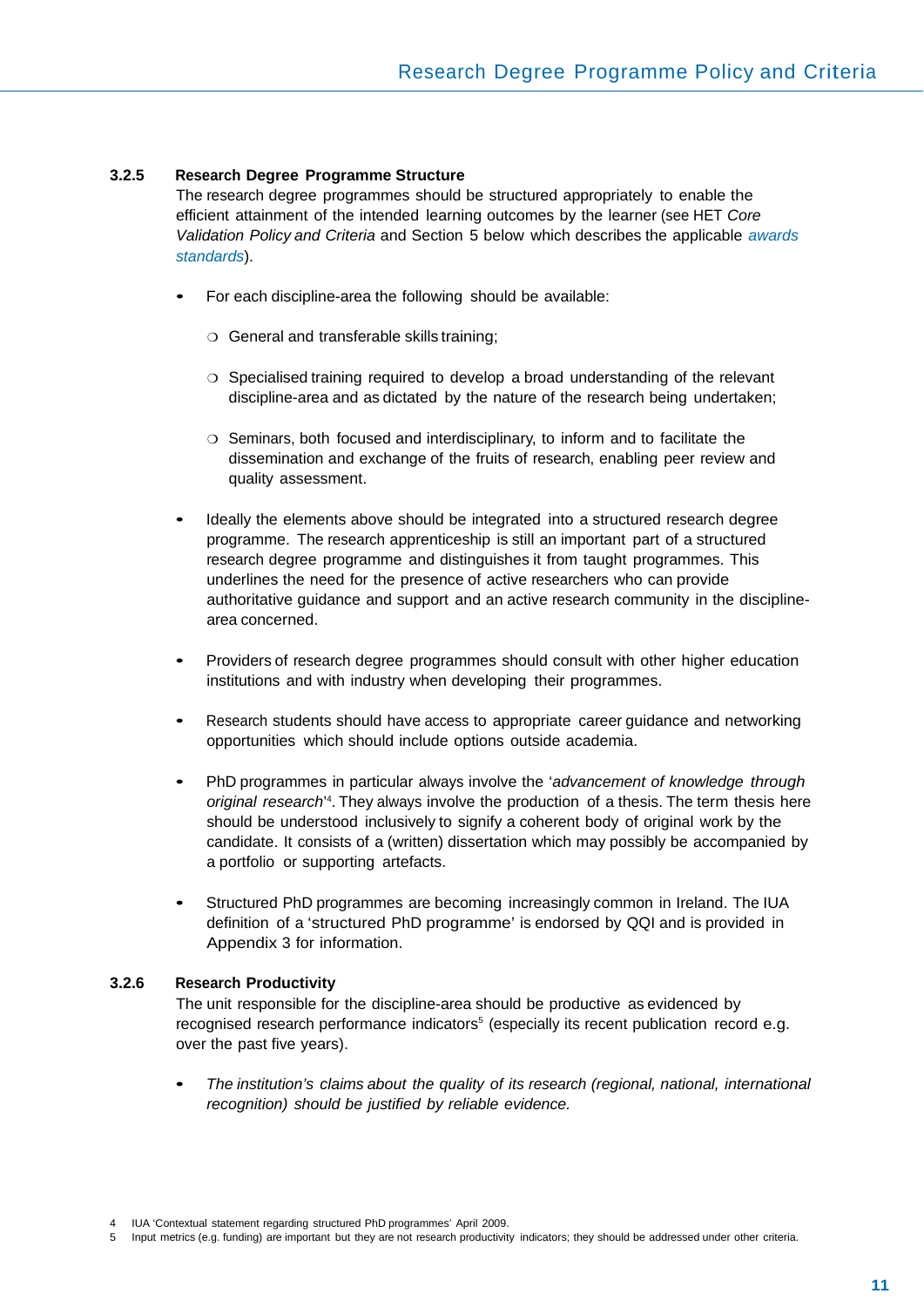#### **3.2.7 Duration of Research Degree Programmes**

The duration of a PhD programme should normally be four years (fulltime equivalent) which may include time spent pursuing a Master's degree programme (or PhD probation) prior to transferring to the PhD register.

Industrial doctoral programmes where the research student is based in industry may require more time.

The duration of a Master's degree should normally be at least one-and-a-half years (fulltime equivalent) and may be no less than one calendar year.

#### **3.3 Criteria for Procedures for the Assessment of Learning**

The following criteria are used when agreeing a provider's procedures for the assessment of candidates for research degrees.

- The provider's formative and summative assessment procedures are consistent with:
	- ❍ *Assessment and Standards, Revised 2013* and
	- ❍ IUQB's *Good Practice in the Organisation of PhD Programmes in Irish Higher Education* 2009 (particularly Chapters 8 and 10 both of which concern assessment).
- The transfer of a research student from the Master's Register to the Doctoral Register must involve a formal transfer process. The transfer process must involve the external review of the proposed research by an independent expert in the discipline-area concerned. Transfer is only possible within a provider if the provider has (at least) doctoral research approval in the discipline-area concerned.
- Each candidate for a research degree is assessed against the relevant standard in Section 5.2 below by at least two examiners after the thesis has been submitted.
- The provider has formal and robust procedures for selecting and approving external examiners which ensure that the examiners are independent, qualified to the NFQ level of the award sought by the candidate, recognised experts in the field and research-active. There should be procedures for the avoidance of all conflicts of interests (whether real or apparent or potential or actual) and declaration of relevant interests. External examiners for research degrees should be approved by the provider's Academic Committee or equivalent before being confirmed. If a nominated external examiner is not affiliated with a higher education institution then additional procedures are normally required to confirm that the nominee is competent to carry out the required functions. The procedures for selecting and approving internal examiners should be equally robust.
	- ❍ Examiners are selected on a case-by-case basis for each thesis submitted.
	- ❍ At least one examiner should always be external to the provider. The external examiner is independent of the candidate and the provider and is a recognised research-active expert in the thesis topic<sup>6</sup>.

<sup>6</sup> Note that HET *Effective Practice Guidelines for External Examining* 2009 addresses external examining of taught programmes and not external examination of research (including professional doctorate) theses. Professional doctorate programmes and research degree programmes should use external examining to quality assure assessment of prescribed courses of study and the effective practice guidelines apply to this function.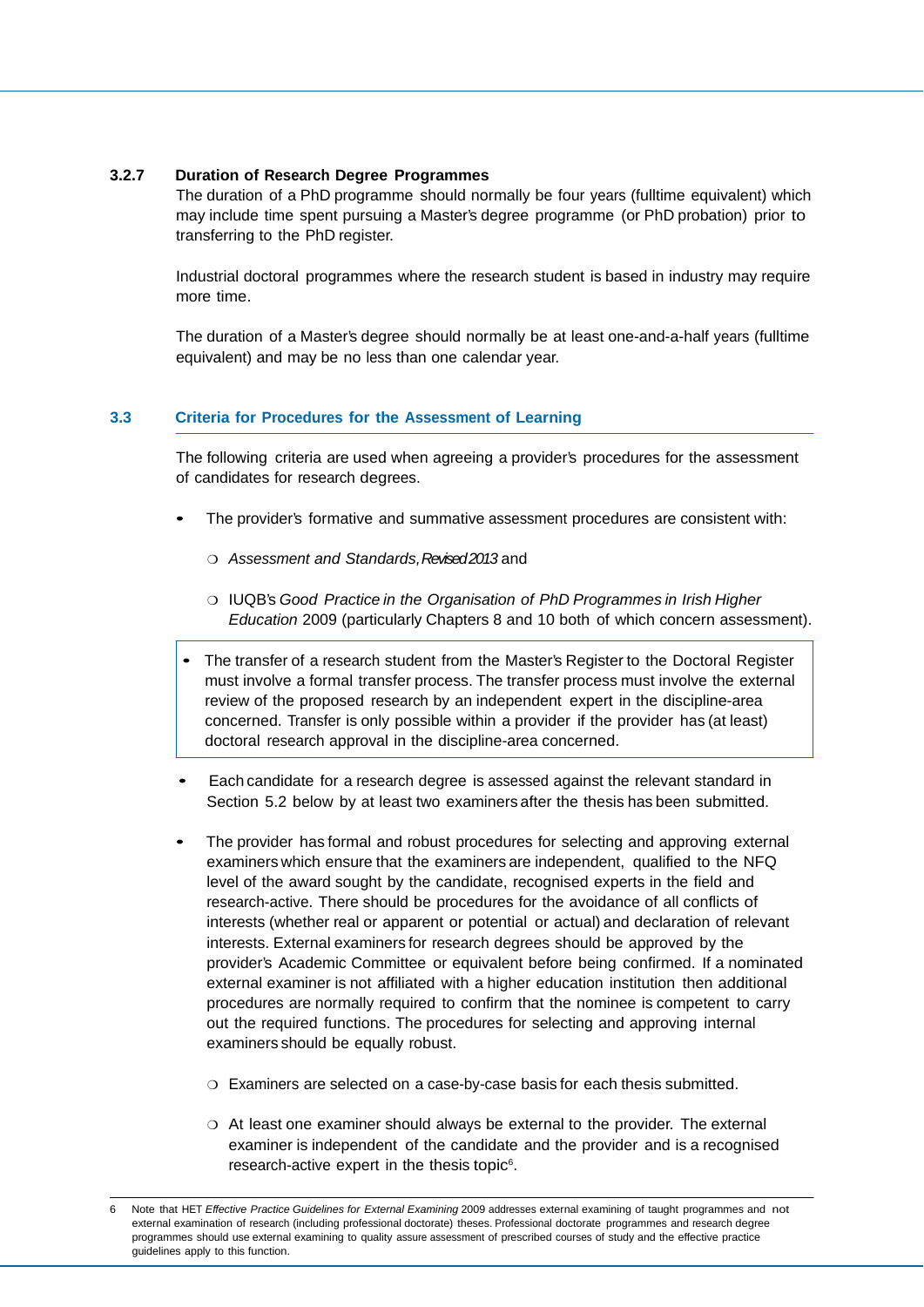- ❍ One examiner may be a member of the provider's staff except where the learner concerned is also a member of the provider's staff. The internal examiner is otherwise independent of the candidate and supervisory team. Providers which do not have the scale required to provide a suitable internal examiner rely upon external examiners (i.e. they appoint two or more).
- ❍ The supervisor and all members of any supervisory team are ineligible to be examiners in the assessment of any learner supervised.
- The provider's assessment procedures should detail the internal and external examiner's roles and responsibilities. The examiners' task is to assess the *candidate* against the relevant award standard using the thesis as evidence. See Section 5 on the precise criteria for recommending the award of research degrees.
- Structured PhD programmes may include taught elements which are assessed. Such assessments are enabling assessments (to determine whether or not a learner may submit a thesis) rather than assessments that have a bearing on the PhD result which must hinge on the thesis and the performance of the candidate at the *viva voce.*
- The assessment process is transparent. A *viva voce* is mandatory for the Doctor of Philosophy degree and professional doctorate degrees and is optional but available if requested by either one of the examiners or the candidate in the case of a Master's degree.
- The assessment procedures (for both Master's and Doctoral degrees) provide for the engagement by the provider of a non-voting chairperson who is independent of the candidate and supervisory team. The role and responsibilities of the chairperson should be made explicit in the provider's procedures and should include (see also the special condition on the nomination of the chairperson for research approved providers in Section 2.2.2):
	- ❍ Communicating with the examiners to achieve consensus among them;
	- ❍ Ensuring that the process and assessment criteria are properly applied; and
	- ❍ Reporting to QQI where it is the awarding body.
- There should be a procedure which 'can be implemented in case of examiner disagreement as to the' assessment outcome (see Chapter 10 of the aforementioned IUQB Code).
- Where required, the chairperson should send his or her report to QQI as soon as possible after the assessment. The report should include a brief outline of the learning outcome, the names of each of the examiners along with an outline of the assessment (the reports of the examiners may be attached) and a report of the consensus recommendation. The acceptable (for the purpose of consistency) recommendations are:
	- ❍ Recommended;
	- ❍ Recommended with minor revisions;
	- ❍ Not recommended but referred for major revision and re-examination; and
	- ❍ Not recommended.
- The procedures state clearly that the option to refer the thesis for revision is normally only available the first time the thesis is examined.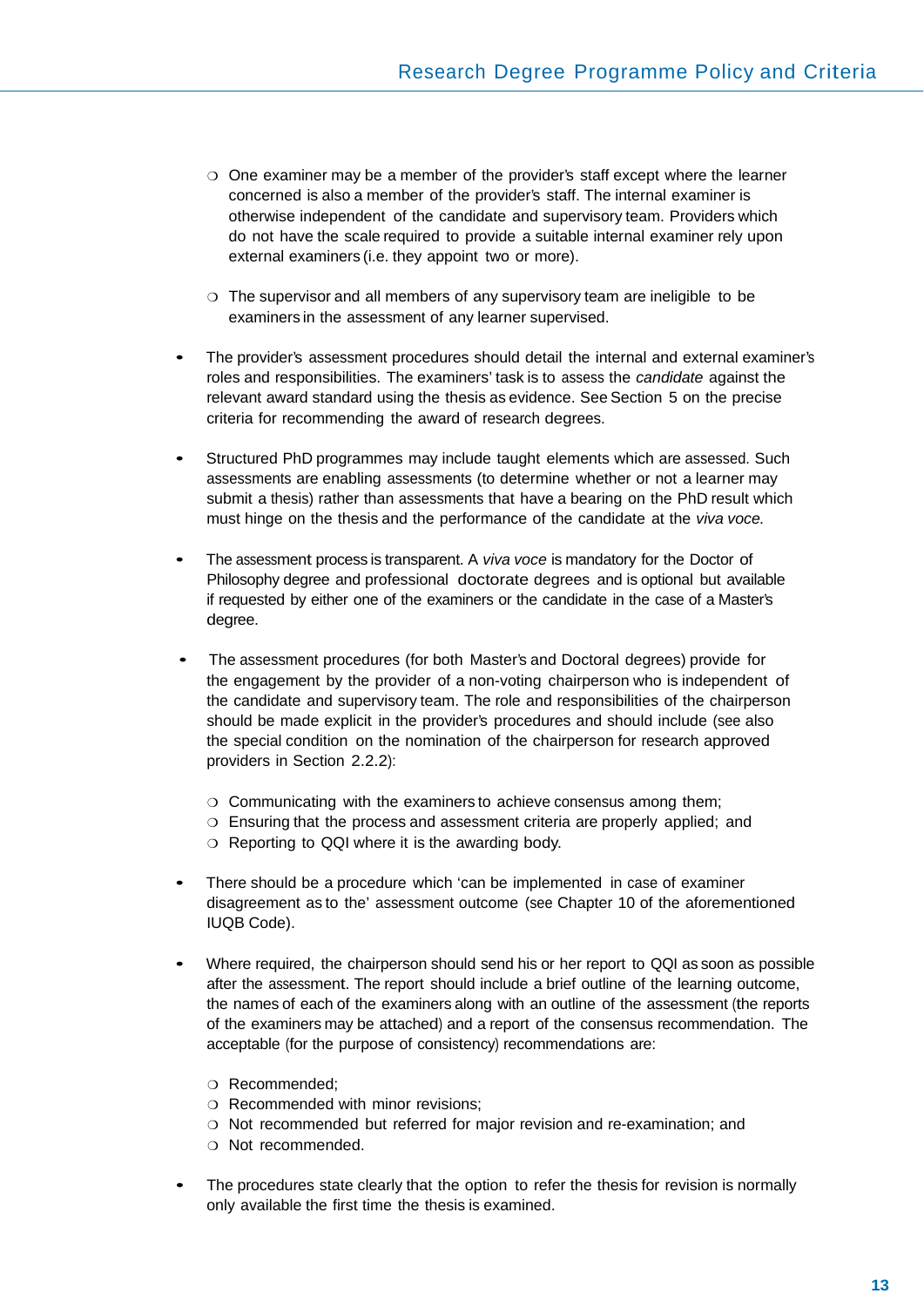#### **3.4 Information Requirements for Validation**

The following information should be provided along with the critical self-assessment:

- (1) Institutional research strategy
- (2) Discipline-area research strategy
- (3) Description of research degree programmes (e.g. curricula and assessment, see HET *Core Validation Policy and Criteria*) including details of any embedded minor award programmes
- (4) Research outputs7 by category (patents, peer-reviewed journal papers, peer-reviewed conference papers, books, etc.) and trends
- (5) Research inputs (major items of equipment, research funding, facilities, etc.) and trends
- (6) Research information (library journal holdings, literature databases, etc.)
- (7) Research collaborations (consortium agreements (or equivalent) for formal collaborations; informal collaborations)
- (8) Research staff (Curricula vitae<sup>8</sup> of research active staff who may supervise research students)
- (9) List of theses approved for higher degrees (copies to be available at site visit)
- (10) List of current research projects
- (11) Policy and Procedures for Research Degree Programmes
- (12) Handbooks for research students

Demonstrations of research activity (e.g. poster presentations by staff and students) should be arranged for the site visit by the expert panel.

<sup>7</sup> When presenting a research product it is important to indicate its standing. Where material is being published in well known peer reviewed journals it is sufficient to cite the references. In areas where the channels for the dissemination of research are more varied, more information will be required to help distinguish internationally recognised advances from those of national significance only.

<sup>8</sup> This should contain appropriate information about his or her qualifications and research-relevant experience and performance (e.g. lists of research publications, patents, exhibitions, etc.).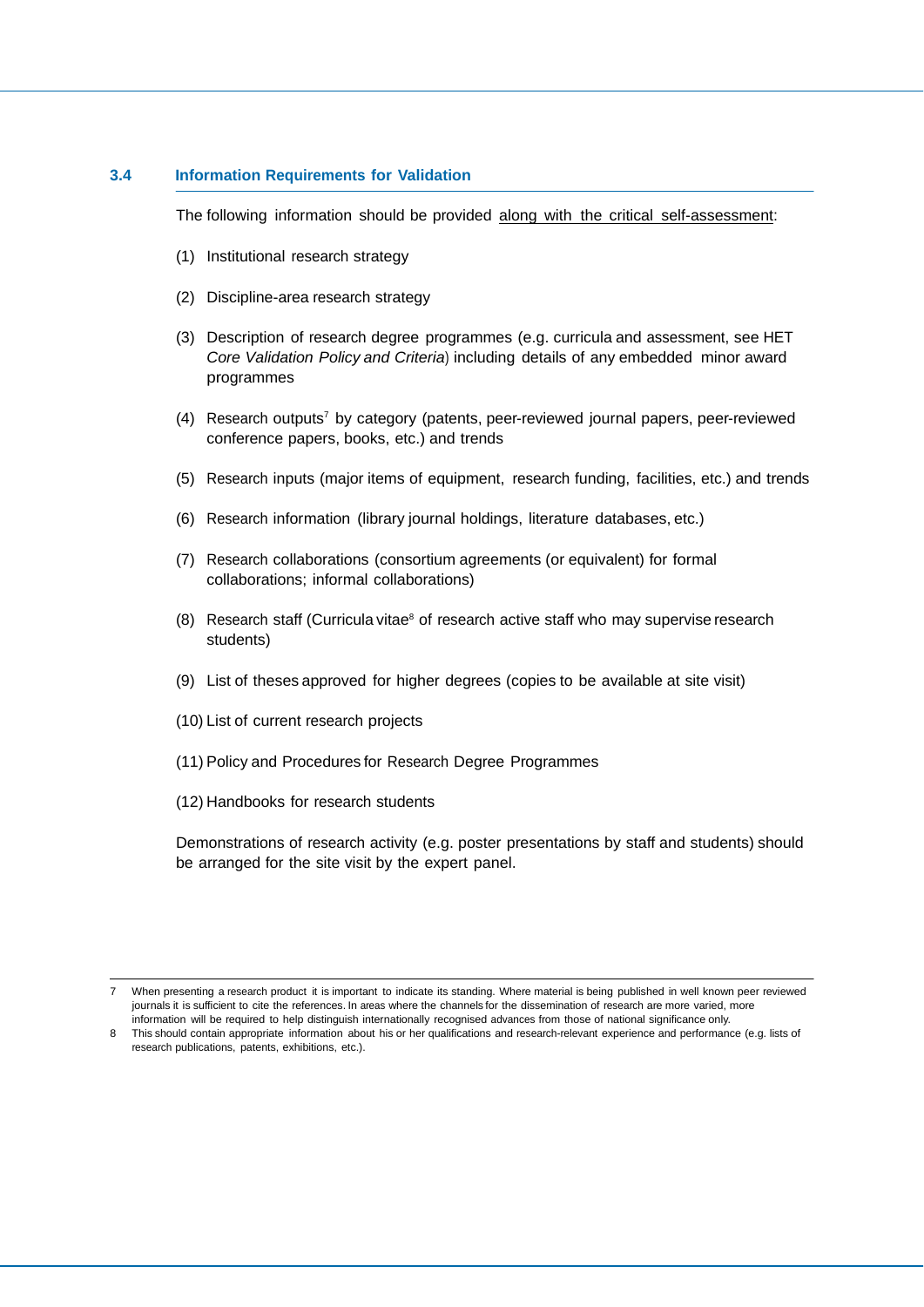### 4. Delegation of Authority to Award Research Degrees

#### **4.1 General procedures and criteria**

Authority to make awards will be delegated to *recognised institutions* in accordance with the HET document entitled "*Criteria and Procedures for the Delegation and Review of Delegation of Authority to Make Awards*" (2004) supplemented and qualified by the criteria and procedures set out below. *Research accreditation* is a pre-requisite for delegated authority to award research degrees. Delegation of authority to award research degrees is therefore by discipline-area and by NFQ-level.

Institutions seeking delegated authority must apply to QQI. The application should be accompanied by a self-evaluation report prepared in accordance with "*Criteria and Procedures for the Delegation and Review of Delegation of Authority to Make Awards*".

QQI will review such applications in accordance with the *Criteria and Procedures for the Delegation and Review of Delegation of Authority to Make Awards*. Where an institution has already received limited delegated authority to make awards this review will normally only address the extension of delegated authority.

If the institution has already delegated authority to award research degrees at the relevant NFQ level then extension of delegated authority following research accreditation in a new discipline-area at the same NFQ level will not normally require the submission of a selfevaluation. In such cases QQI may extend delegated authority to comprehend the new discipline-area.

#### **4.2 Delegation of Authority to Award Master's Degrees**

A recognised institution with *research accreditation* in a discipline-area at NFQ Level 9 may apply for delegated authority to award masters degrees in that discipline-area.

Institutions which have independently gained delegated authority to award masters degrees in respect of research degree programmes in two or more discipline-areas, may apply for extension of delegated authority at NFQ Level 9 to all approved or accredited areas in the institution provided the institution has established an institutional strategy for research and a validation process to replace QQI's research approval/accreditation process and subject to QQI satisfying itself of all of this by a formal review and agreeing the extension of delegation with the National Qualifications Authority of Ireland. Such an application should be accompanied by a self-evaluation prepared in accordance with "*Criteria and Procedures for the Delegation and Review of Delegation of Authority to Make Awards*".

#### **4.3 Delegation of Authority to Award PhDs**

for delegated authority to award PhD degrees in that discipline-area. A recognised institution with accreditation in a discipline-area at NFQ Level 10 may apply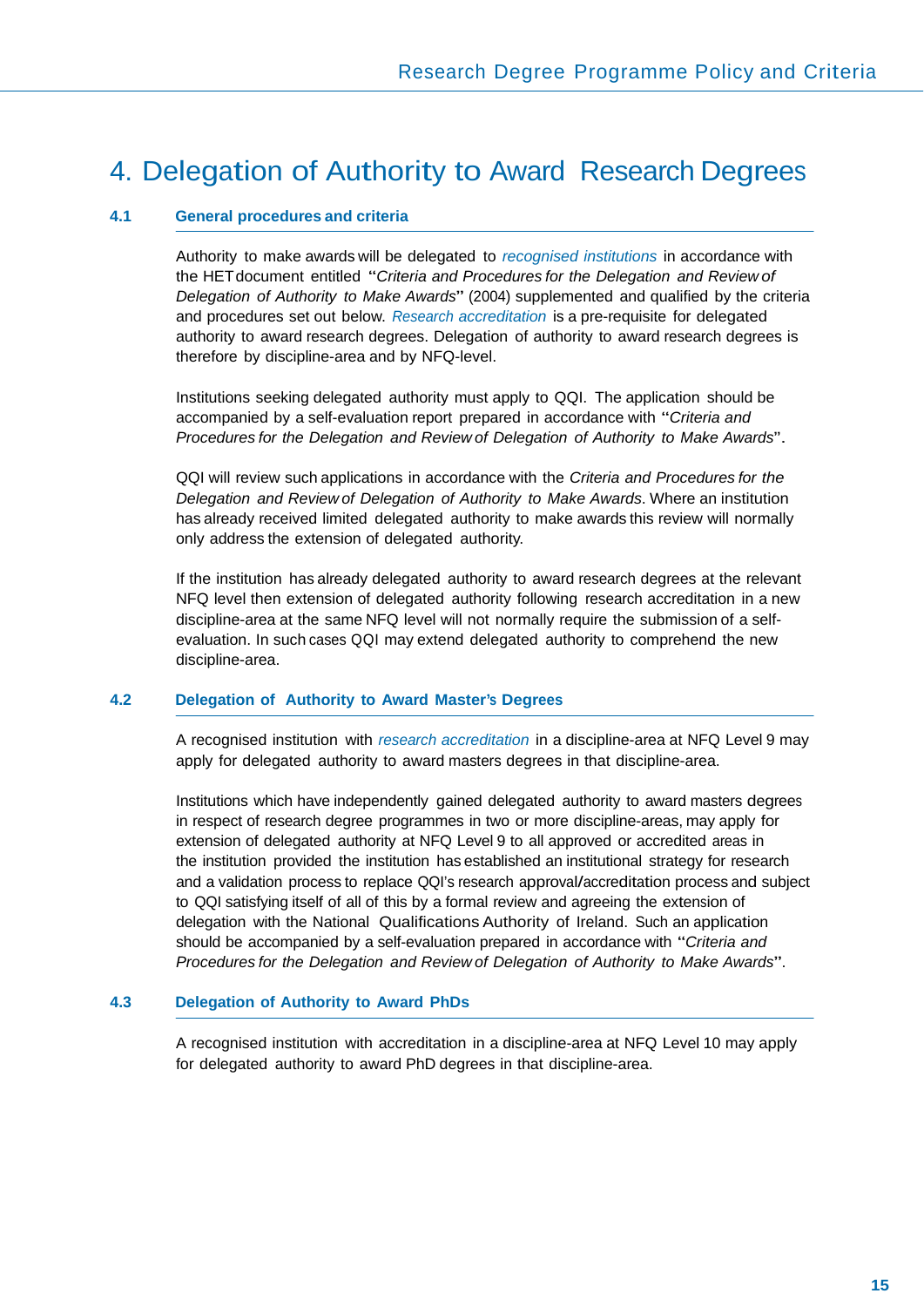#### **4.4 Delegation of Authority to Award Professional Doctorates**

Recognised institutions of the Council may apply to QQI for delegated authority to validate professional doctorate programmes and make professional doctorate awards in a specified discipline-area.

Authority to award professional doctorates will be delegated on a discipline-area basis consistent with policy for delegation of authority to award Doctor of Philosophy (PhD) degrees.

Before authority is delegated in the first instance to a recognised institution of the Council to make professional doctorate awards in a particular discipline-area, the institution should develop and document:

- (i) a professional doctorate programme in the discipline-area;
- (ii) validation process and criteria for professional doctorate programmes; and
- (iii) quality assurance procedures for the professional doctorate programmes.

The institution should trial its validation process on the planned programme (as if it had validating authority) and then submit the programme documentation, the report of the pseudo-validation process, along with the other documentation referenced above to QQI for validation. The institution should also include a self-evaluation in support of its application for delegated authority prepared in accordance with Section 4.1.

#### **4.4.1 Conditions**

A necessary condition for a recognised institution of the Council to make awards under delegated authority in respect of professional doctorate programmes is that QQI has explicitly delegated authority specifying the discipline-area. If an institution of the council validates additional programmes within the scope of such delegated authority it should inform QQI, which will issue formal delegated authority for that particular programme as is the practice generally.

QQI requires, *inter alia*, that any institution of the Council with delegated authority to make awards in respect of professional doctorate programmes, ensures that those programmes are validated (and re-validated) in accordance with its '*Research Degree Programme Validation Policy and Criteria*'.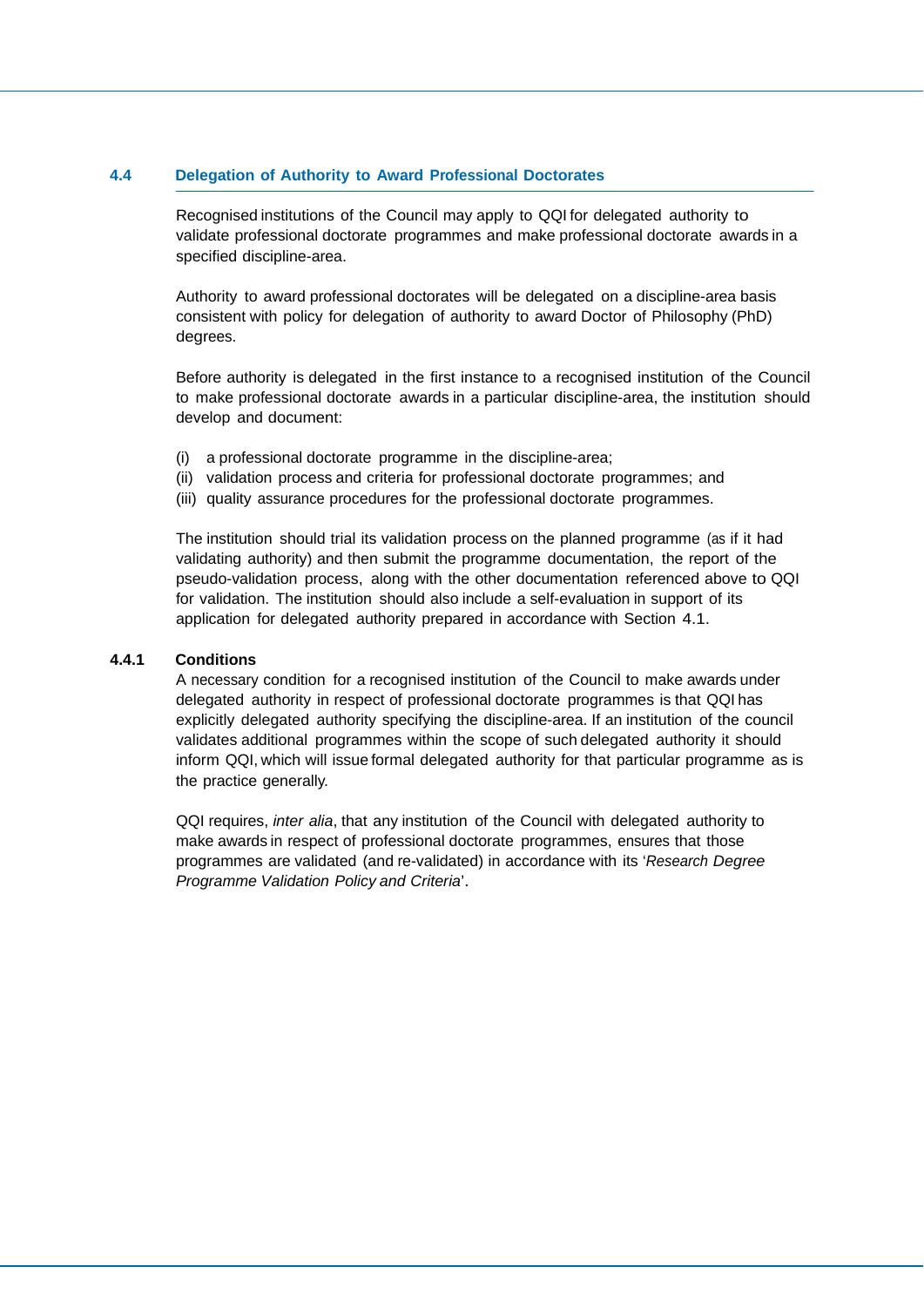# 5. Awards Standards and Guidelines for Quality Assurance of Research Degree Programmes

#### **5.1 Access Standards**

#### **5.1.1 Master's Degree by Research**

The knowledge, skill and competence required for the successful completion of a typical master's level research degree programme might, for example, reasonably be expected to be possessed by

- 1. Persons who have achieved an Honours Bachelor Degree with a performance equivalent of at least second class honours (which is a major award type at Level 8 in NFQ.) The Bachelor's qualification must be in a field of study directly related to the subject matter of the Master's Degree
- 2. Persons who hold recognised academic qualifications determined to be at least equivalent to the requirement indicated in the preceding paragraph
- 3. Persons with a recognised professional qualification (which requires professional experience and work achievement) and which testifies to the possession of the required knowledge, skill and competence
- 4. Persons who have demonstrated the required knowledge, skill and competence by passing a qualifying examination conducted by an approved or accredited provider.

#### **5.1.2 Doctor of Philosophy Degree**

Applicants to doctoral research degree programmes are required to complete a probationary period before their registration is confirmed.

The knowledge, skill and competence required for the successful completion of a typical PhD level research degree programme might, for example, reasonably be expected to be possessed by

- 1. Persons who have achieved an Honours Bachelor Degree with a performance equivalent of at least second class upper division honours (which is a major award type at Level 8 in NFQ.) The Bachelor's qualification must be in a field of study directly related to the subject matter of the Master's Degree
- 2. Persons who have set out on a Master's research programme and successfully completed a transfer examination
- 3. Persons holding a Masters degree in a cognate area
- 4. Persons who hold recognised academic qualifications determined to be at least equivalent to the requirements indicated by the preceding paragraphs
- 5. Persons with a recognised professional qualification (which requires a high level of professional experience and work achievement) and which testifies to the possession of the required knowledge, skill and competence
- 6. Persons who have demonstrated the required knowledge, skill and competence by passing a qualifying examination conducted by an approved or accredited provider.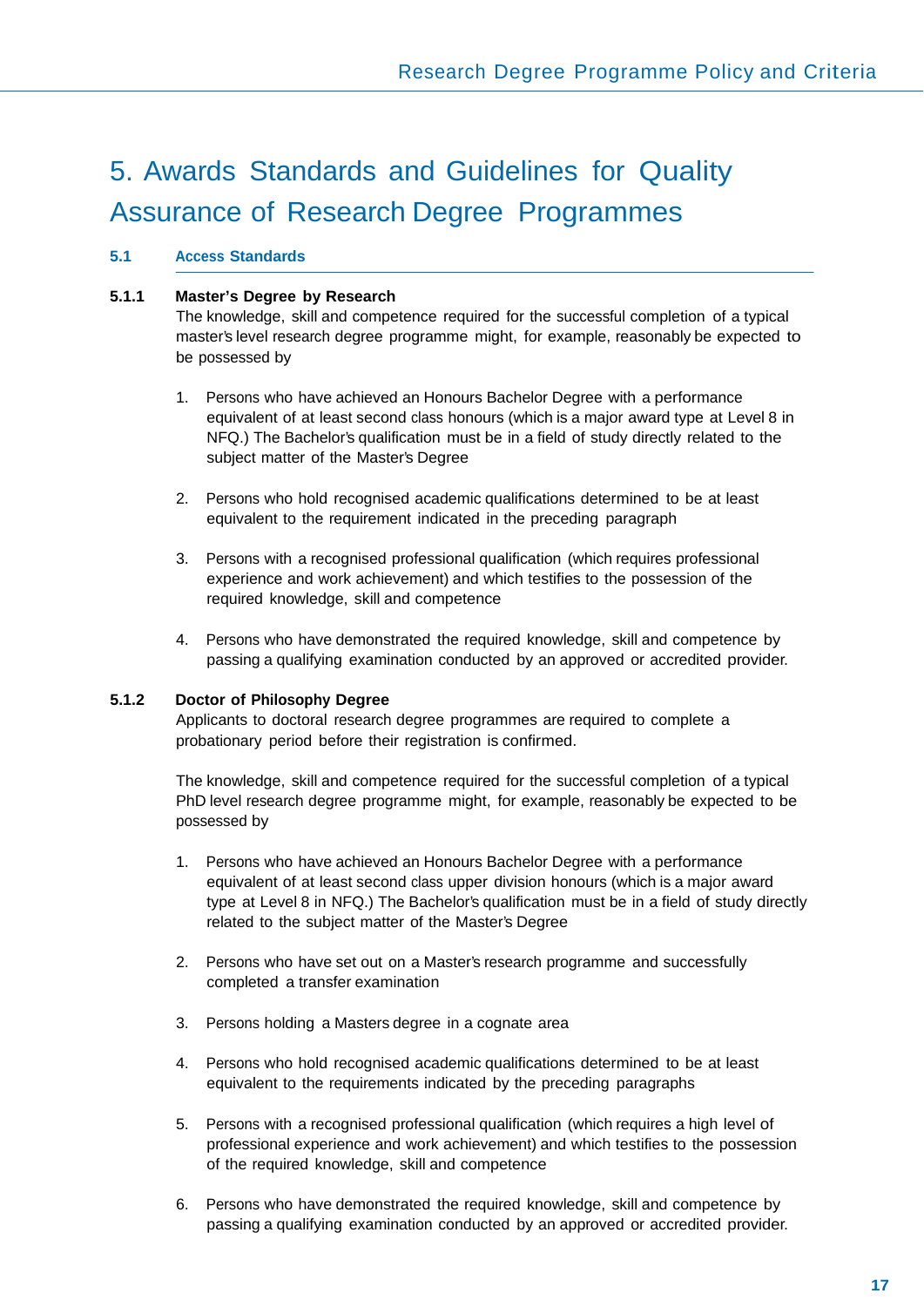#### **5.2 Awards Standards**

The standards require that learners not only develop cutting-edge knowledge in their chosen discipline-area but also achieve a broad understanding of the relevant discipline and develop transferable skills.

#### **5.2.1 Master's Degree by Research—Standard**

The standard (of knowledge, skill and competence to be acquired) for the Master's degree by research is the HET *Generic Standards for the Master's Degree* (NFQ Award-type descriptor 'M').

QQI has also adopted the *Irish Universities' PhD Graduates' Skills* statement and this should be used as a guideline for interpreting the standard particularly as regards transferable skills.

#### **5.2.2 Doctor of Philosophy Degree Standard**

The standard (of knowledge, skill and competence to be acquired) for the PhD degree is the HET *Generic Standards for the Doctoral Degree* (NFQ Award-type descriptor 'O').

QQI has also adopted the *Irish Universities' PhD Graduates' Skills* statement and this should be used as a guideline for interpreting the standard particularly as regards transferable skills.

The standard for the doctoral degree (NFQ Award-type descriptor 'O') requires breadth as well as depth of knowledge and skills and, among other things, '*the creation and interpretation of new knowledge, through original research, or other advanced scholarship, of a quality to satisfy review by peers*'. This contribution to knowledge of a publishable (in a peer reviewed research publication) standard must be evident in the candidate's thesis. This implies that there is an expectation that each learner completing a doctoral programme will (at some stage) generate significant peer-reviewed product from their research (such as publications, patents etc.).

The above is consistent with the IUQB's *Good Practice in the Organisation of PhD Programmes in Irish Higher Education* which states that (Chapter 10, p.47):

*'A PhD is normally awarded on the basis that a body of work carried out by the student makes "a contribution to knowledge" or is "suitable for publication in whole or in part". Other aspects are also very important, including:*

- ❍ *The depth and breadth of understanding of the relevant field(s) of study displayed by the student, and*
- ❍ *The expertise gained with respect to basic and advanced methodologies and techniques.*

*Evidence as to whether or not such criteria are met will be found in the dissertation, but the oral examination is critical to a full evaluation of a student's competence and of the standards that have been achieved.'*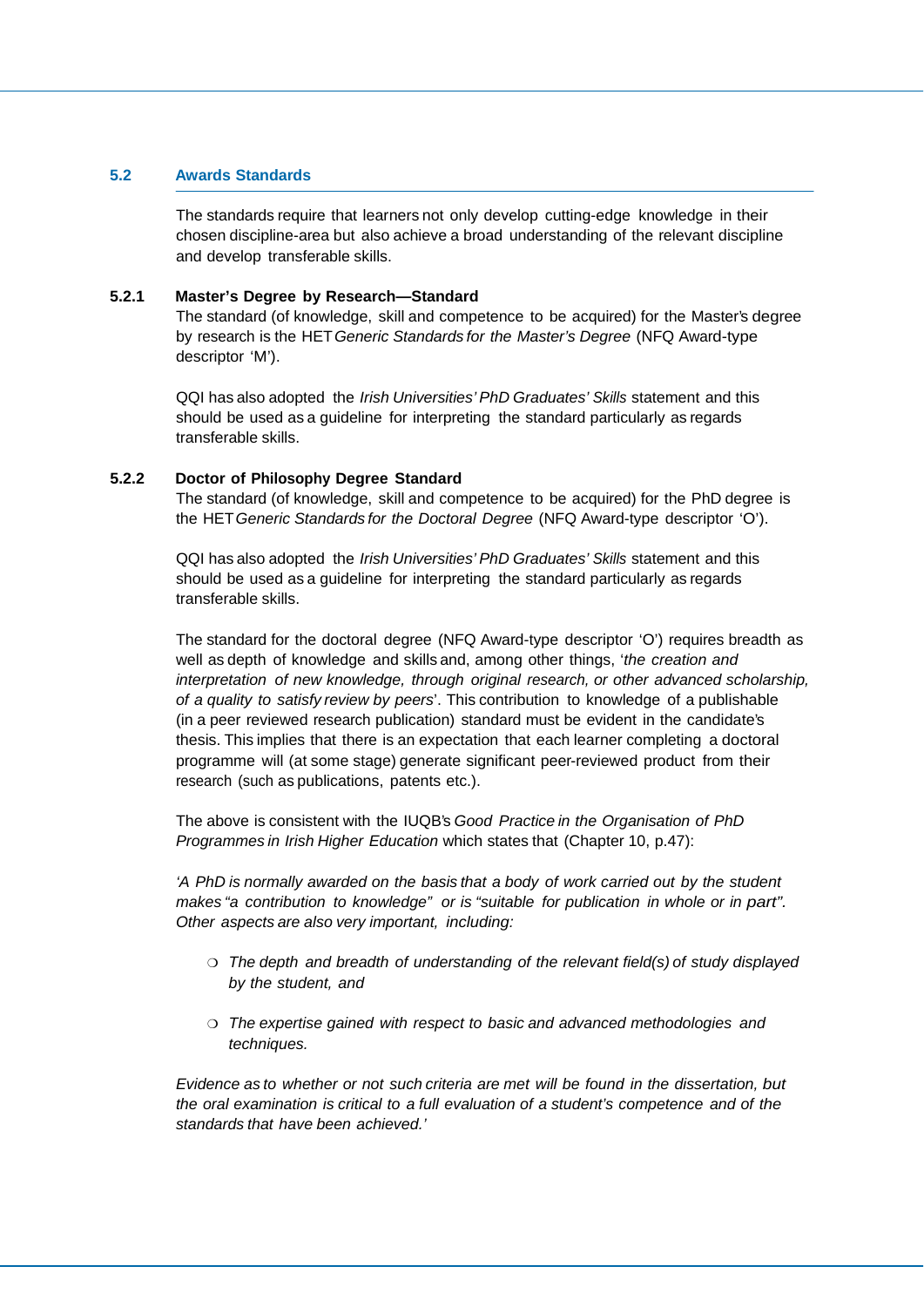Finally it is consistent with the following: 'Additionally, the candidate must demonstrate the research is their own; that they possess an appreciation of the work in the wider context of the field; that the rigour of the research is beyond question; and that they can have applied basic and advanced research methodologies and techniques to their work.'9

#### **5.2.3 Professional Doctorate Degree Standard**

The generic standard for the professional doctorate shall be the National Framework of Qualifications Award-type descriptor 'O'- Doctoral Degree.

As noted the standard requires *'the creation and interpretation of new knowledge, through original research, or other advanced scholarship, of a quality to satisfy review by peers*'. This implies that there is an expectation that each learner completing a professional doctorate programme will (at some stage) generate significant peer-reviewed product from their research (such as publications, patents etc.) or alternatively that their work will have a comparable peer-recognised impact on their profession.

#### **5.3 Award Titles**

#### **5.3.1 Masters Degrees by Research**

All new entrants to master's research degree programmes following commencement of this policy shall be registered for the Masters Degree by Research. The title of the award should be appropriate to the thesis research area. The list of available award titles is provided by the Table of HET Named Awards which is available on QQI's website.

#### **5.3.2 Doctoral Degrees by Research**

All new entrants to doctoral research degree programmes shall be registered for the **Doctor of Philosophy** (PhD) degree.

#### **5.3.3 Professional Doctorate Award Titles**

Professional doctorate award titles shall take the form Doctor of [Professional Discipline] */Dochtúir le [Léann Gairmiúil]*. Examples that might arise include *Doctor of Business Administration* and *Doctor of Engineering*.

The award title Doctor of Philosophy (PhD) may not under any circumstances be used for professional doctorate degrees nor incorporated into professional doctorate programme titles.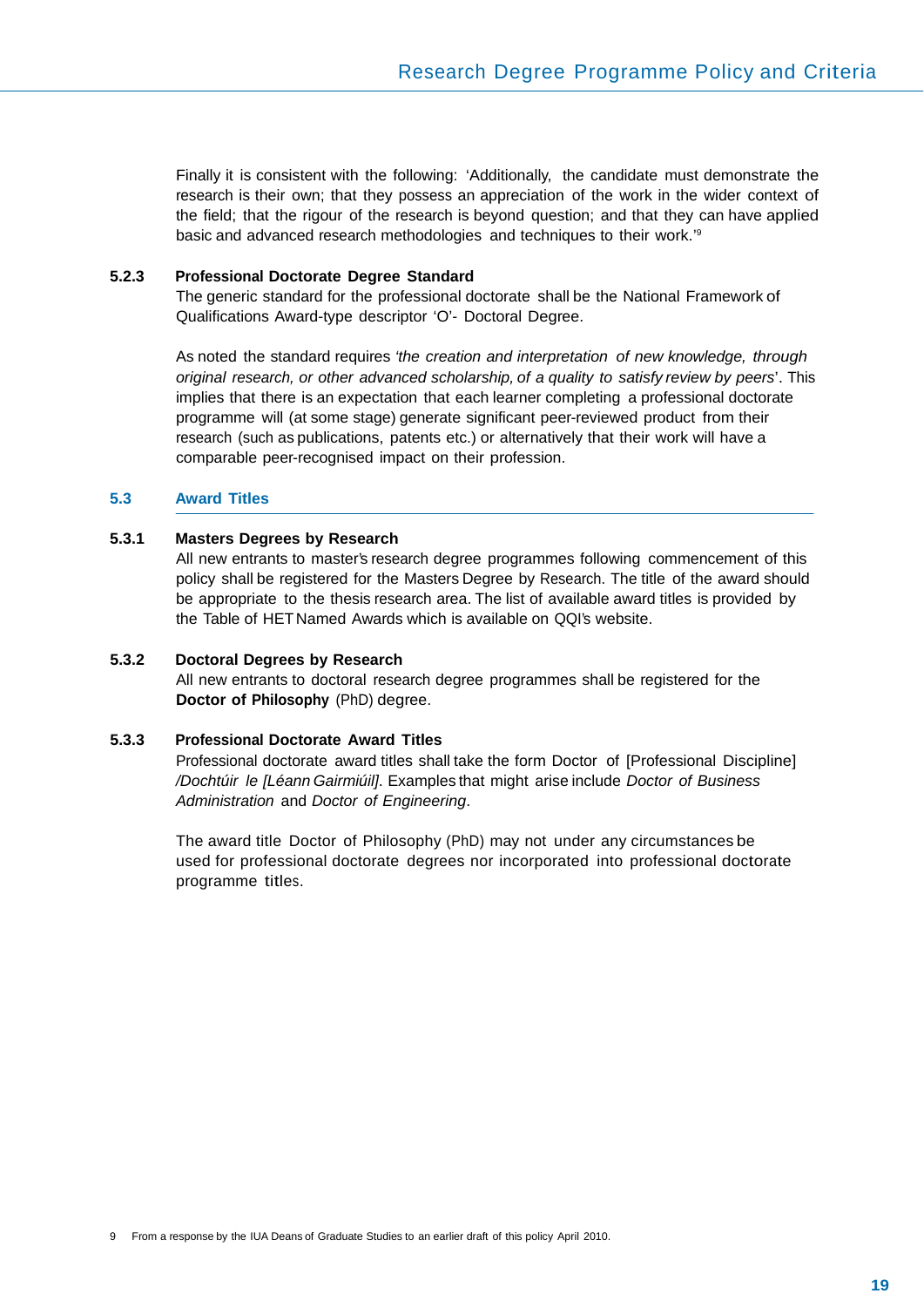#### **5.4 Guidelines**

 Providers of research degree programmes are referred to the following documents which shall serve as QQI standards and guidelines:

- Standards and Guidelines for Quality Assurance in the European Higher Education Area (*published by ENQA, 2005*)
- Salzburg Principles (*published by EUA, 2005*)
- Good Practice in the Organisation of PhD Programmes in Irish Higher Education (*published by IUQB, 2009*)
- Good Practice in the Quality Assurance of Arts Research Degree Programmes by Practice (*published by HETAC, 2010*)
- European Charter for Researchers and Code of Conduct for the Recruitment of Researchers (*published by the European Commission, 2005*)
- Funding Agency Requirements and Guidelines for Managing Research-Generated Intellectual Property (*published by SFI, 2006*)

The first two are general. The second specifically addresses PhD programmes but can and should be used to guide good practice in the provision of masters' research degree programmes.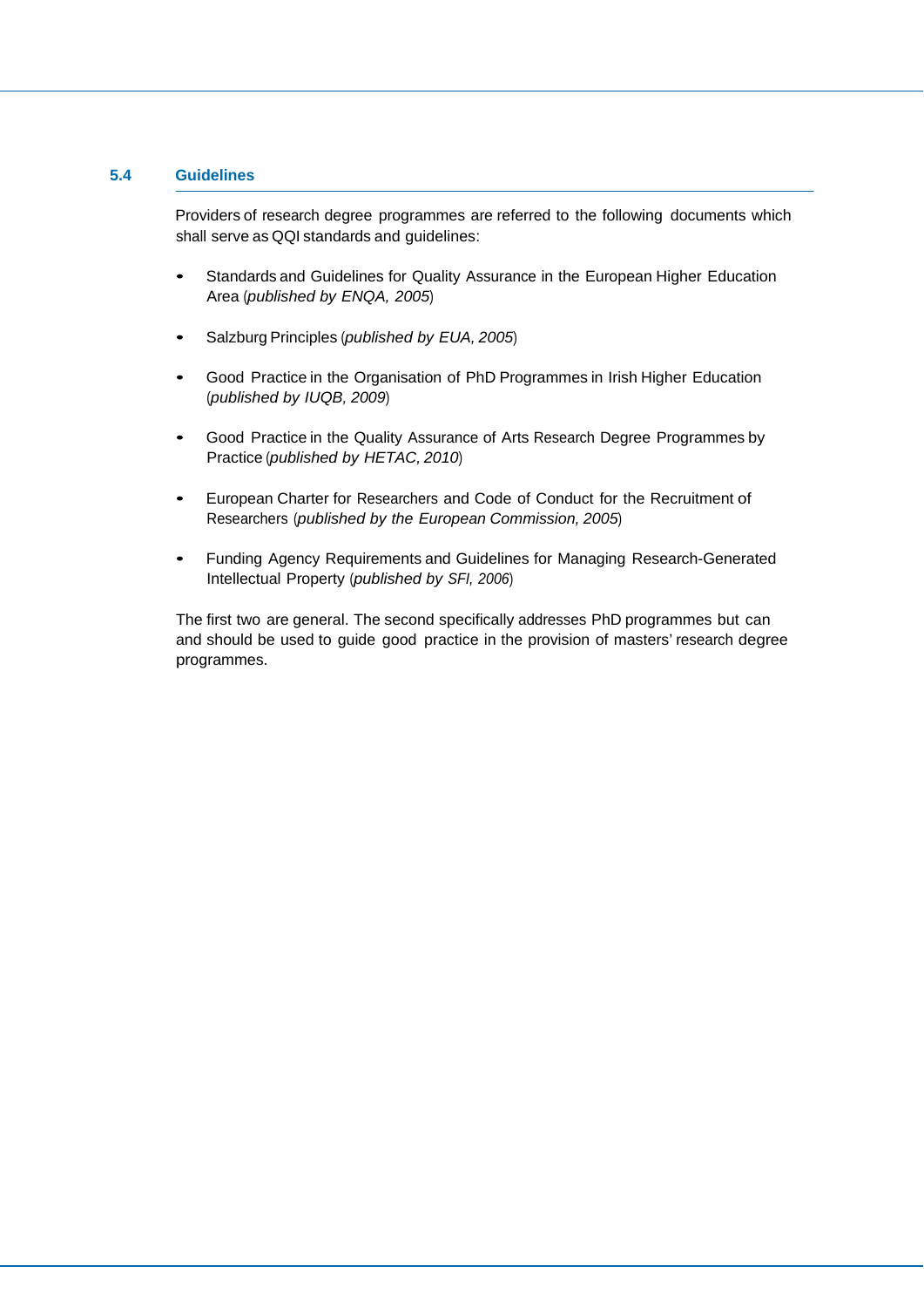# 6. Interpretation

| Discipline-area                               | A discipline-area for the purpose of this policy is a label that<br>indicates the scope of research programmes to be provided by<br>the relevant unit. A unit could be a research group or academic<br>department or a collaborative research network. The unit's research<br>strategy should detail how and why the discipline-area is to be<br>researched and by whom. The term discipline-area can be relatively<br>narrow e.g. 'Smooth Muscle Research' or broad e.g. 'Physics<br>Research'. Broad terms should only be used where supported by<br>an appropriate breadth of research activity. |
|-----------------------------------------------|-----------------------------------------------------------------------------------------------------------------------------------------------------------------------------------------------------------------------------------------------------------------------------------------------------------------------------------------------------------------------------------------------------------------------------------------------------------------------------------------------------------------------------------------------------------------------------------------------------|
| <b>Core Validation Policy</b><br>and Criteria | The core policy and criteria for validation which apply to all<br>validation by QQI or by recognised institutions. See HET Core<br>Validation Policy and Criteria.                                                                                                                                                                                                                                                                                                                                                                                                                                  |
| <b>Institutional Review</b>                   | See HETAC's Policy on Institutional Review of Providers of Higher<br>Education and Training 2007                                                                                                                                                                                                                                                                                                                                                                                                                                                                                                    |
| <b>Recognised Institution</b>                 | The institutions specified in Section 24 of the Qualifications<br>(Education and Training) Act 1999.                                                                                                                                                                                                                                                                                                                                                                                                                                                                                                |
| Research degree<br>programme                  | A research degree programme is a process by which learners<br>develop and demonstrate research skills and attain specified learning<br>outcomes mainly through research but also through taught elements.                                                                                                                                                                                                                                                                                                                                                                                           |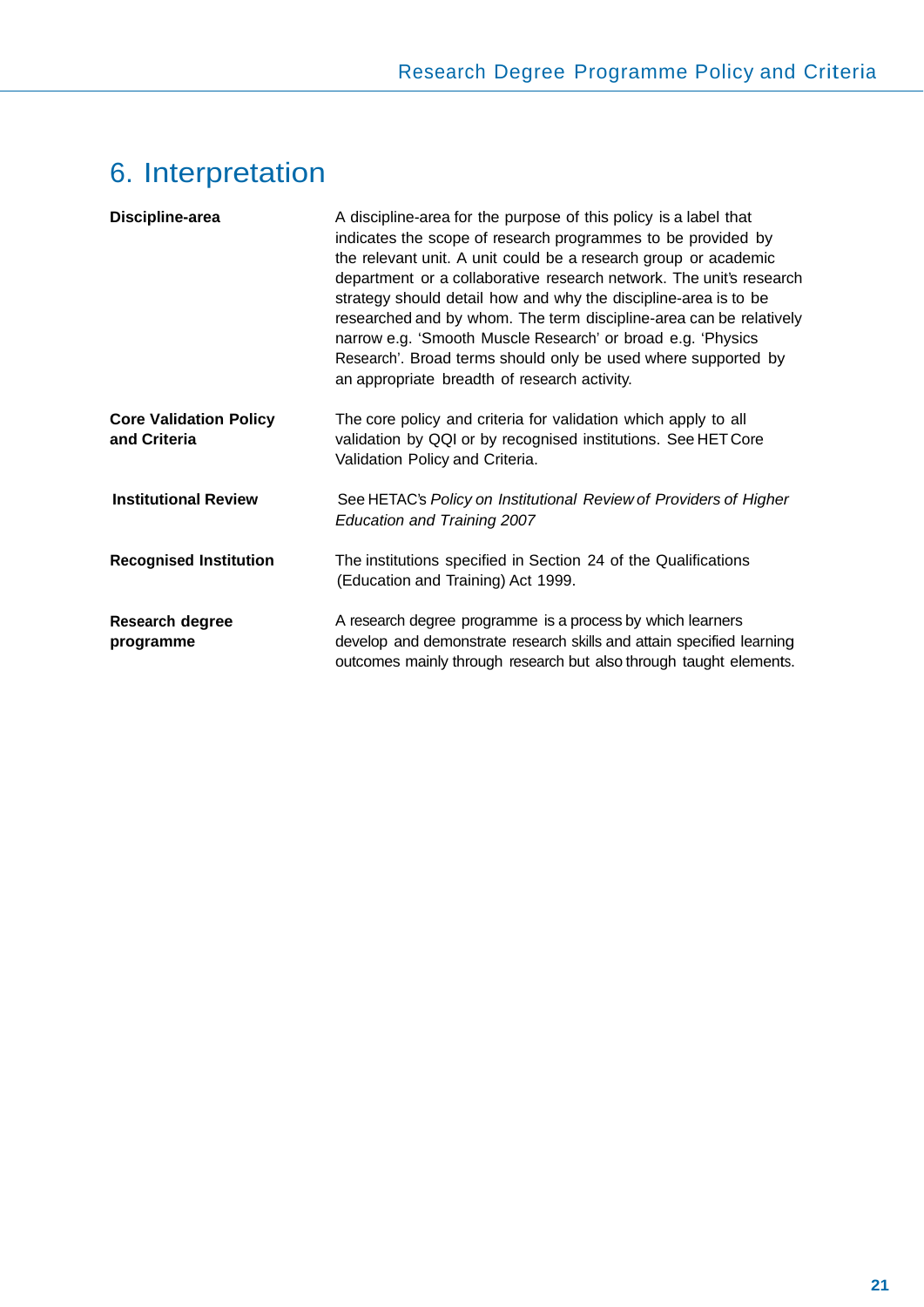# 7. Template for self-evaluation of research degree programmes by discipline-area

This template is designed to provide summary information to QQI following programmatic review of research degree programmes. Alone it is not sufficiently detailed for research accreditation or research approval at new levels or in new areas.

### Report on the self-assessment of research degree programmes in a discipline-area or group of cognate discipline-areas

Period covered:

| Discipline-areas:                      |                        |                                                                        |                                                                    |                                                                                                                  |                                    |  |
|----------------------------------------|------------------------|------------------------------------------------------------------------|--------------------------------------------------------------------|------------------------------------------------------------------------------------------------------------------|------------------------------------|--|
| Discipline-area Title(s) <sup>10</sup> | Label<br>(A, B,<br>C,) | Highest<br>level of<br>current<br>approval<br>(Master<br>or<br>Doctor) | Research Fields<br>covered by the<br>Discipline-area <sup>11</sup> | Does this area<br>have the critical<br>mass required<br>for high quality<br>research<br>environment?<br>(Yes/No) | Research<br>income<br>$(\bigoplus$ |  |
|                                        |                        |                                                                        |                                                                    |                                                                                                                  |                                    |  |
|                                        |                        |                                                                        |                                                                    |                                                                                                                  |                                    |  |
|                                        |                        |                                                                        |                                                                    |                                                                                                                  |                                    |  |

| List of academic staff who are available to supervise students |          |                                                                   |                     |                          |                                       |                                      |                                        |
|----------------------------------------------------------------|----------|-------------------------------------------------------------------|---------------------|--------------------------|---------------------------------------|--------------------------------------|----------------------------------------|
| Name                                                           |          | ਕ੍ਰੋ<br>Specific<br>Code(s)<br>individual<br>OECD<br><b>Field</b> | Research<br>potput  | Research                 | labels<br>Discipline-area<br>assigned | completion<br>in this<br>period<br>ఠ | Number<br>students<br>supervised<br>್ಲ |
|                                                                | academic | $\overline{\sigma}$<br>2007) <sup>12</sup><br>Science             | level <sup>13</sup> | leadership <sup>14</sup> | ensn)<br>above)<br>₿                  | level<br>Master-                     | Doctoral                               |
|                                                                |          |                                                                   |                     |                          |                                       |                                      |                                        |
|                                                                |          |                                                                   |                     |                          |                                       |                                      |                                        |

13 Research output level:- use the code 1, 2 or 3 defined as follows:

3. Other

<sup>10</sup> These must be cognate areas. Non-cognate areas should be covered by separate self-assessments.

<sup>11</sup> Please indicate which OECD 2007 Field of Science code(codes) applies(apply):http://www.oecd.org/dataoecd/36/44/38235147.pdf

<sup>12</sup> OECD 2007 Field of Science code(codes) applies(apply): http://www.oecd.org/dataoecd/36/44/38235147.pdf )

<sup>1.</sup> Has published (or had patents accepted or has had their research otherwise affirmed/accepted by an equivalent

documented independent peer review process etc.) virtually every year in the period under consideration.

<sup>2.</sup> Has published occasionally in the period under consideration.

<sup>3.</sup> Has not published in the period under consideration

<sup>14</sup> Research leadership:- use the code 1, 2 or 3 defined as follows:

<sup>1.</sup> Internationally recognised leader (e.g. as evidenced, for example, by papers regularly being published in the top peer reviewed journals) 2. Nationally recognised leader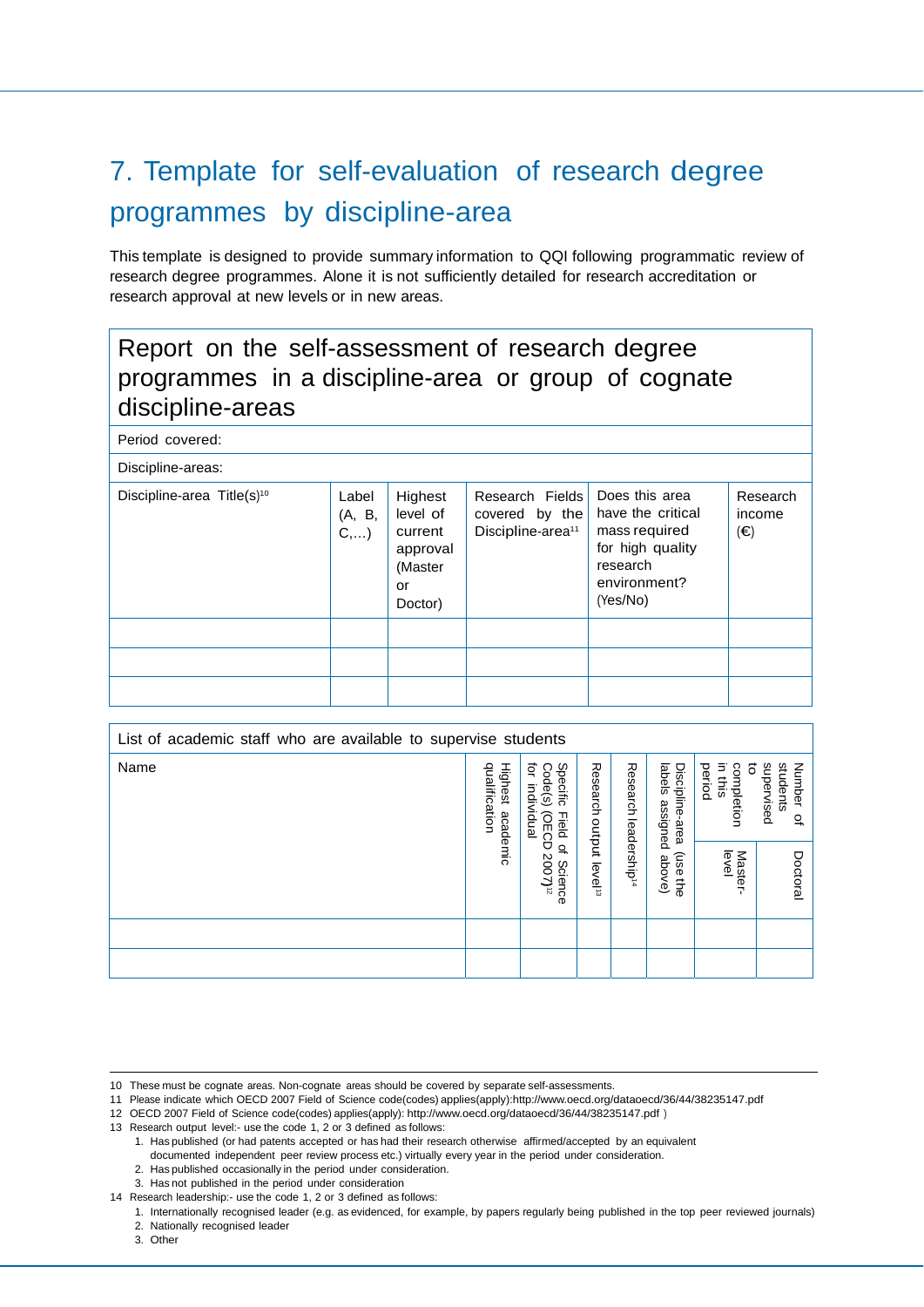| List of theses approved for higher degrees in the past 10 years |        |      |                                    |                                           |                                                                                                                                                     |  |
|-----------------------------------------------------------------|--------|------|------------------------------------|-------------------------------------------|-----------------------------------------------------------------------------------------------------------------------------------------------------|--|
| Thesis<br>들                                                     | Degree | Date | External<br>name(s)<br>examiner(s) | affiliation(s)<br>External<br>examiner(s) | WOrk<br>Has<br>⋾<br>マ<br>orum<br>es/No)<br>peer<br>kue<br>been<br>$\overline{a}$<br>part<br>patented<br>iewed<br>published<br>$\vec{\sigma}$<br>the |  |
|                                                                 |        |      |                                    |                                           |                                                                                                                                                     |  |
|                                                                 |        |      |                                    |                                           |                                                                                                                                                     |  |

| Completion times and rates                                              |   |
|-------------------------------------------------------------------------|---|
|                                                                         | ወ |
| Average completion time <sup>15</sup> in the period under consideration |   |
| Average completion rate <sup>16</sup> in the period under consideration |   |

| Courses available for research students |                    |                              |                                                  |  |
|-----------------------------------------|--------------------|------------------------------|--------------------------------------------------|--|
| Course title                            | Course<br>provider | Number<br>of ECTS<br>credits | Indicate<br>whether<br>specialised<br>or general |  |
|                                         |                    |                              |                                                  |  |
|                                         |                    |                              |                                                  |  |

| Research collaborations with other higher education institutions |                                                                                  |                                |  |  |
|------------------------------------------------------------------|----------------------------------------------------------------------------------|--------------------------------|--|--|
| HEI name                                                         | Type of<br>collaboration-<br>formal or informal<br>(including<br>co-supervision) | Objectives of<br>collaboration |  |  |
|                                                                  |                                                                                  |                                |  |  |
|                                                                  |                                                                                  |                                |  |  |

<sup>15</sup> The completion time is the time between admission of the student by the institution to the research degree programme and acceptance of the final thesis (whether or not recommended).

<sup>16</sup> Percentage of candidates who were registered (at or before the start of the period under consideration) and who completed successfully or are still registered and expected to complete successfully.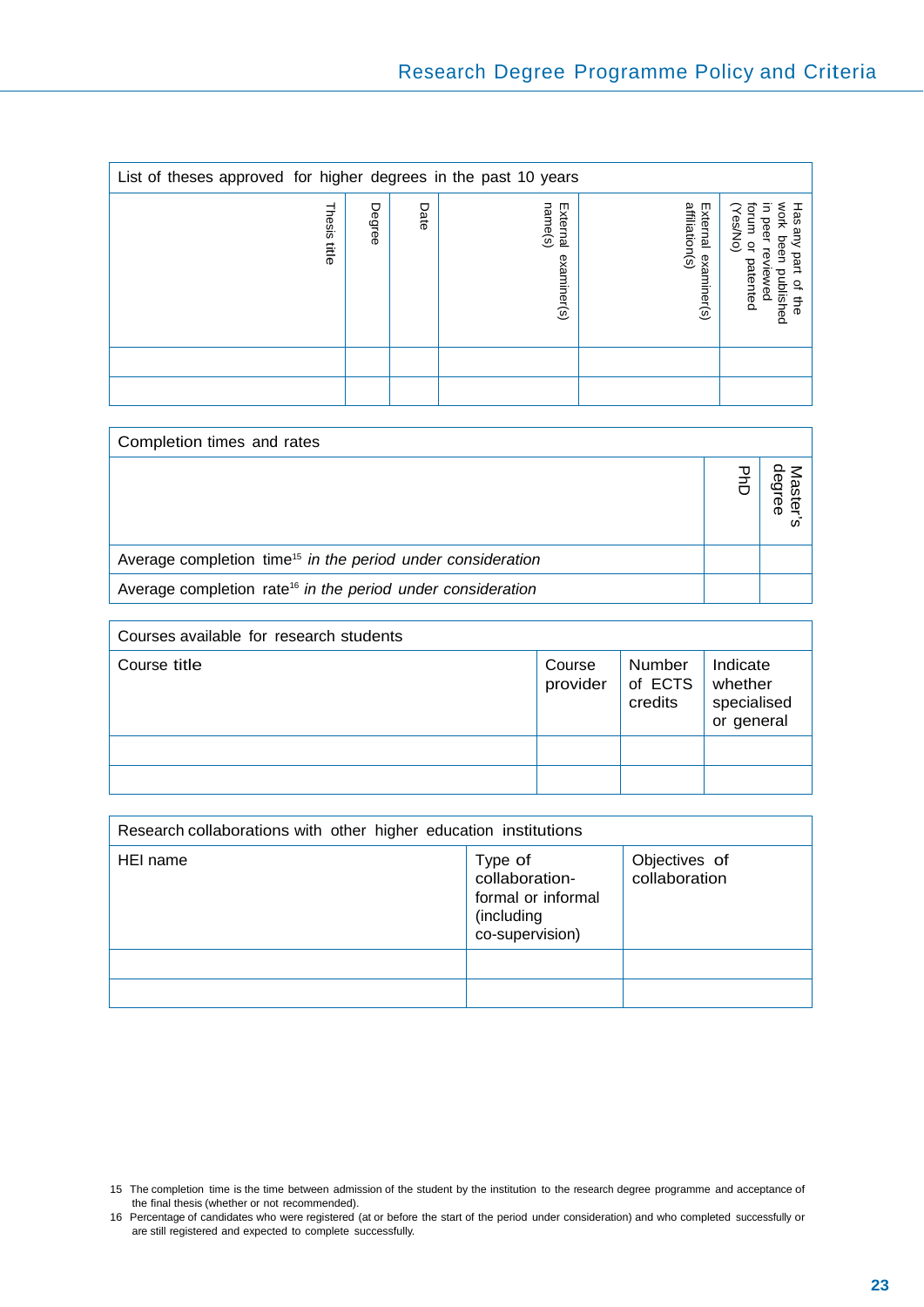What are the strengths and what are the areas for improvement in research in these discipline-areas?

What are the improvement specific actions that have been identified?

List strengths and areas for improvement under each of the validation criteria (Section 3 of *QQI''s* Research Degree Programme Policy and Criteria) *considering the validation report or the most recent review report. This section is the most important part of the self-evaluation. The emphasis should be on quality enhancement as well as on quality assurance.*

Brief outline of the self-assessment process

#### Names and affiliations of the self-assessment review panel members<sup>17</sup>

| Name | Affiliation |
|------|-------------|
|      |             |
|      |             |
|      |             |
|      |             |
|      |             |
|      |             |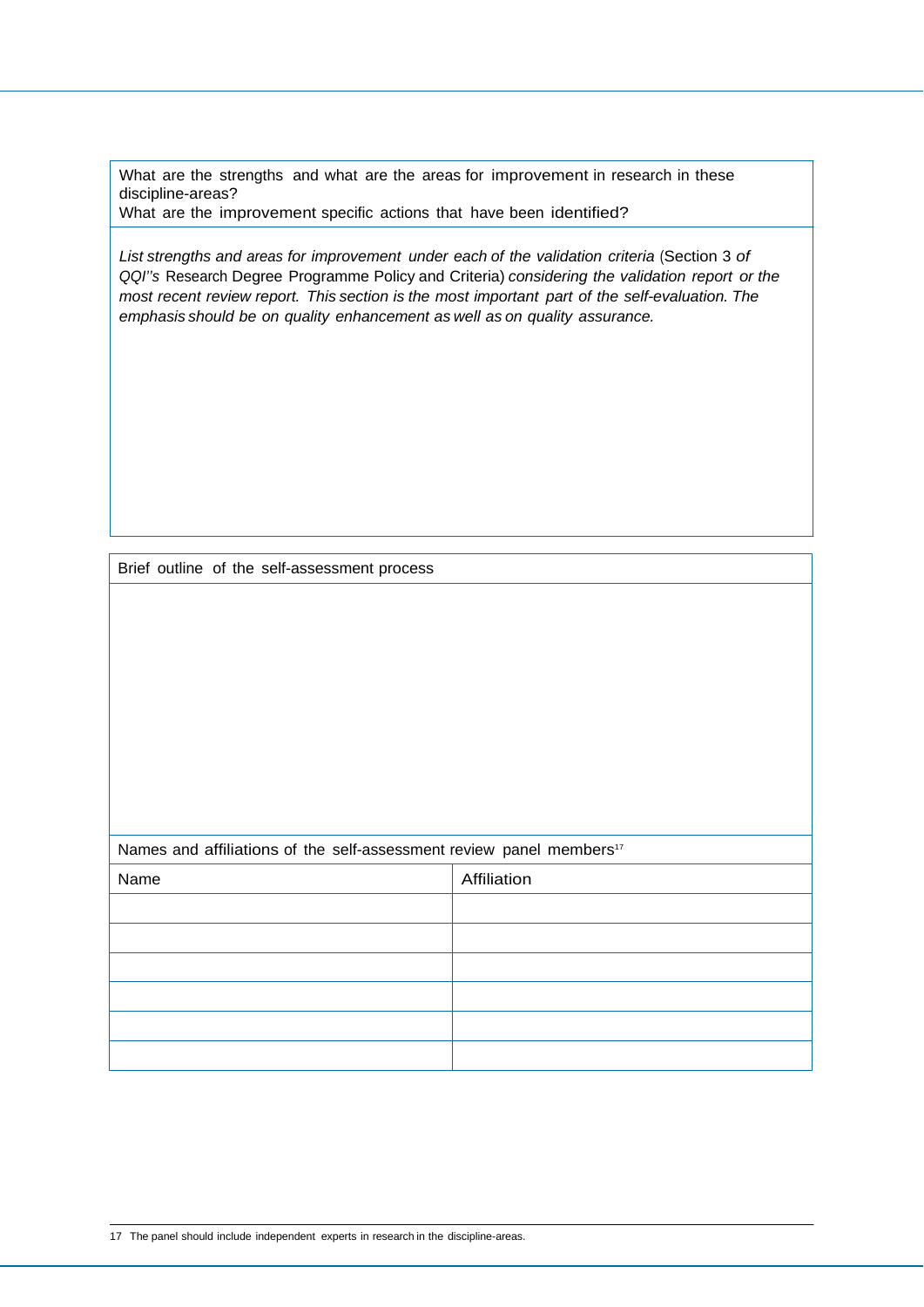### 8. References

ENQA *Standards and Guidelines for Quality Assurance in the European Higher Education Area* 2005

European Commission *European Charter for Researchers and Code of Conduct for the Recruitment of Researchers* 200518

European University Association *Bologna Seminar On "Doctoral Programmes for The European Knowledge Society" Conclusions and Recommendations* (includes the Salzburg Principles) 2005

European University Association *Doctoral Programmes for the European Knowledge Society* 2005

European University Association *Doctoral Programmes in Europe's Universities: Achievements and Challenges* 2007

European University Association *EUA DOC-CAREERS Report: Collaborative Doctoral Education* 2009

Forfas *The Role of PhDs in the Smart Economy* December 2009

George Walker, Chris M. Golde, Laura Jones, Andrea Conklin Bueschel, Pat Hutchings. *The*  Formation of Scholars: Rethinking Doctoral Education for the Twenty-First Century San Francisco: Jossey-Bass ISBN: 978-0-470-19743-1 January 2008

HET AC *Generic Standards 2004*

*Working Group on Practice-based Research in the Arts, Good Practice in the Quality Assurance of Arts Research Degree Programmes by Practice 2010* 

HETAC *Policy on Institutional Review of Providers of Higher Education and Training* 2007

HETAC *Participating in an evaluation panel as an expert assessor: Guidelines* 2009

IUA *Irish Universities' PhD Graduates' Skills* 2008

IUQB Good Practice in the Organisation of PhD Programmes in Irish Higher Education 2009;

SFI *Funding Agency Requirements and Guidelines for Managing Research-Generated Intellectual Property* 200619

<sup>18</sup> http://ec.europa.eu/eracareers/pdf/am509774CEE\_EN\_E4.pdf (retrieved 06/01/2010)

<sup>19</sup> http://www.sfi.ie/uploads/documents/upload/IPGuidelines-FINAL\_Feb06.pdf (retrieved 06/01/2010)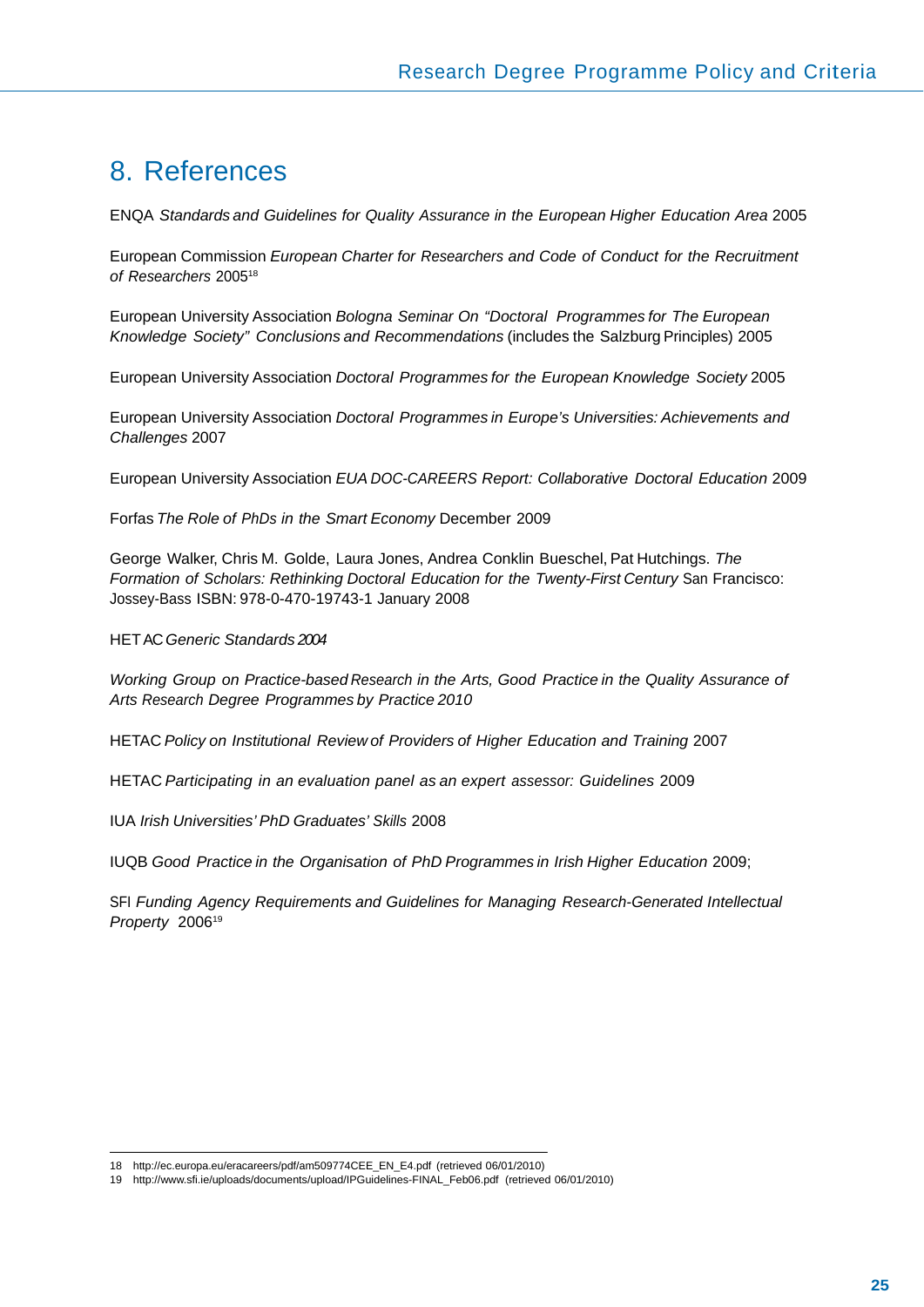## Appendix 1 Professional Doctorates

The professional doctorate is 'an award at a *doctoral level* where the field of study is a *professional*  discipline and which is distinguished from the PhD by a title that refers to that profession.<sup>'20</sup> The Professional Doctorate and the PhD share the same award-type descriptor in the National Framework of Qualifications. This interpretation defines a professional doctorate for the purpose of this policy.

The Doctor of Philosophy (PhD) award title is normally restricted to learners who follow an original research degree programme resulting in the production of a thesis demonstrating learning outcomes of the required standard. Professional doctorates are normally more highly structured than PhD programmes, may involve a substantial taught element, and are normally cohort-based but there is still a requirement for original research. They may also differ in terms of the learner's product, the assessment methods and the objectives of the research.

Here, the significance of doctoral level is that a candidate for a professional doctorate must attain the learning outcomes set out in the National Framework of Qualifications Award-type descriptor 'O'- Doctoral Degree.

The meaning of the term professional discipline may be inferred from the following examples of professional disciplines: 'engineering', 'clinical psychology', 'business administration', 'law', etc. A consequence of the definition is that the professional doctorate and the Doctor of Philosophy (PhD) are not independent—there are PhDs that could be professional doctorates and *vice versa*. Scott et al.,  $(2004)^{21}$  identify the following defining features of the Professional Doctorate:

- (1) A focus on professional work
- (2) A focus on the development of the individual in relation to their professional work
- (3) A significant taught element
- (4) The specification of learning outcomes
- (5) Cohort-based pedagogies (in general, UK CGE 2004 survey finds this is not universal)
- (6) A shorter length of thesis than that for the PhD, but with the same requirement for originality
- (7) The Professional Doctorate is closely related to the development of practice within the profession concerned and may be accredited by a professional body and result in a professional qualification.
- (8) Reference to profession or professional is usually made in the title of the Professional Doctorate award

Professional doctorate programmes envisaged by this document may have some or all of these features.

A professional doctorate programme is a programme leading to a professional doctorate.

<sup>20</sup> Stuart Powell and Elizabeth Long, (2005) *Professional Doctorate Awards in the UK*, UK Council for Graduate Education, ISBN 0-9543915-4-3 21 D. Scott, A. Brown, I. Lunt and L. Thorne (2004) Professional Doctorates: Integrating Professional and Academic Knowledge, Open University Press *as reported in* National Qualifications Authority of Ireland (2006) *Review of Professional Doctorates*. Note the reference to the UK Council for Graduate Education *(2004) Professional Doctorate Awards in the UK*